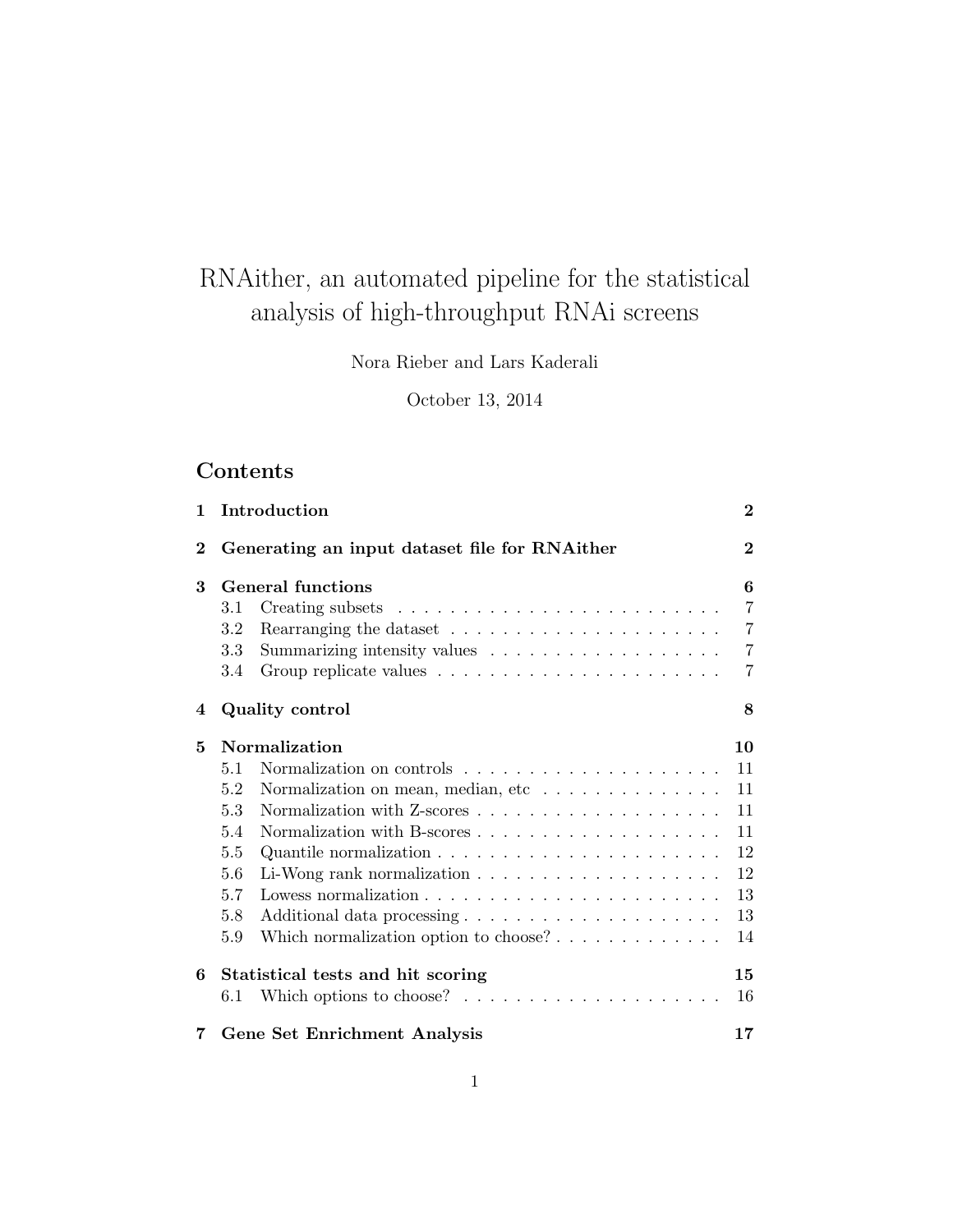|                                                      | 8 Wrapper functions main Analysis and rnaither                            | 17 |  |
|------------------------------------------------------|---------------------------------------------------------------------------|----|--|
| 9 using the rnaither wrapper                         |                                                                           |    |  |
| 9.1                                                  | How to specify the input data for the <b>rnaither</b> wrapper $\ldots$ 18 |    |  |
|                                                      | 9.2 How to specify the normalization steps to carry out $\ldots$ 20       |    |  |
| 10 A sample application on a genome-wide RNAi screen |                                                                           |    |  |

# 1 Introduction

RNAither performs analyses of human RNAi knock-down screens, from raw signal intensities to lists of significant genes and biological processes. There are no prerequisites about plate size, number of signal channels, or availability of control measurements.

An overview of the typical work-flow of the pipeline is given in fig. 1. All steps can be carried out and adapted independently by the user for maximum flexibility. However, to facilitate usage of the pipeline and speed up the analysis, we recommend the use of our wrapper function that performs a comprehensive analysis and presents the results as a set of HTML pages while still allowing to choose the analysis options - for example normalization methods or statistical tests - that are best suited for the type of data at hand in a concrete case.

Section 2 (Generating an input dataset file for RNAither) and 9 (rnaither wrapper function and HTML output) are relevant for any user wanting to use the automated version of the analysis. Sections 3 through 7 describe the detail of the functions used by the rnaither wrapper function, and introduce some additional analysis functions not included in the wrapper, but are irrelevant for the standard use of the package. Section 10 presents a sample application on a genome-wide RNAi screen.

# 2 Generating an input dataset file for RNAither

The input dataset for the pipeline is a text file generated from the experimental output data that contains all the information necessary to describe the experiment. The text file consists of a header and a table. The header gives information about the external experiment name (external\_experiment\_name), e.g. ""Johns Experiment Nb. 1"", and the type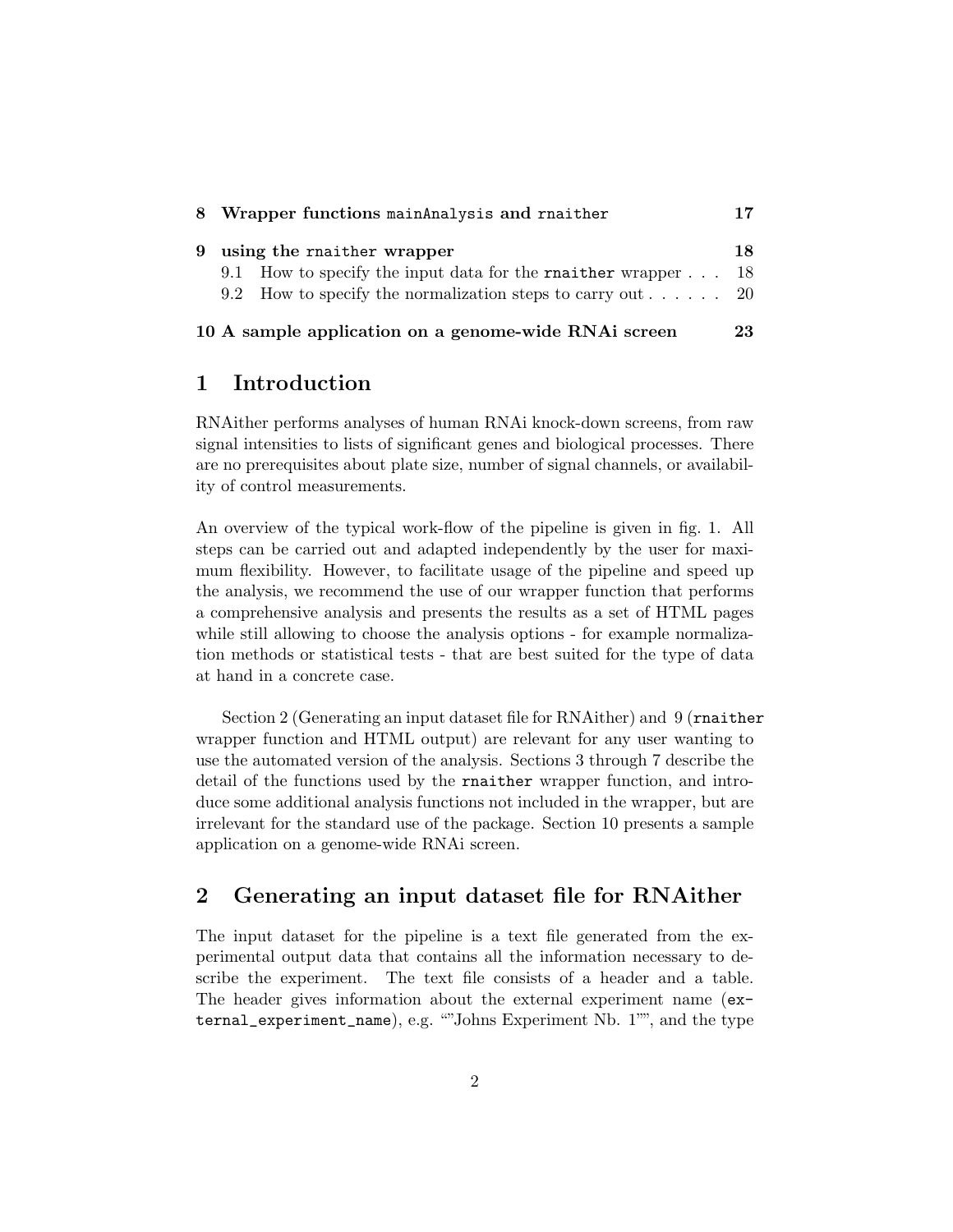

Figure 1: The typical pipeline analysis work-flow. All steps are independent but the full work-flow from quality analysis to html output may be carried out by the rnaither wrapper function. HTML output is dependent on the wrapper function.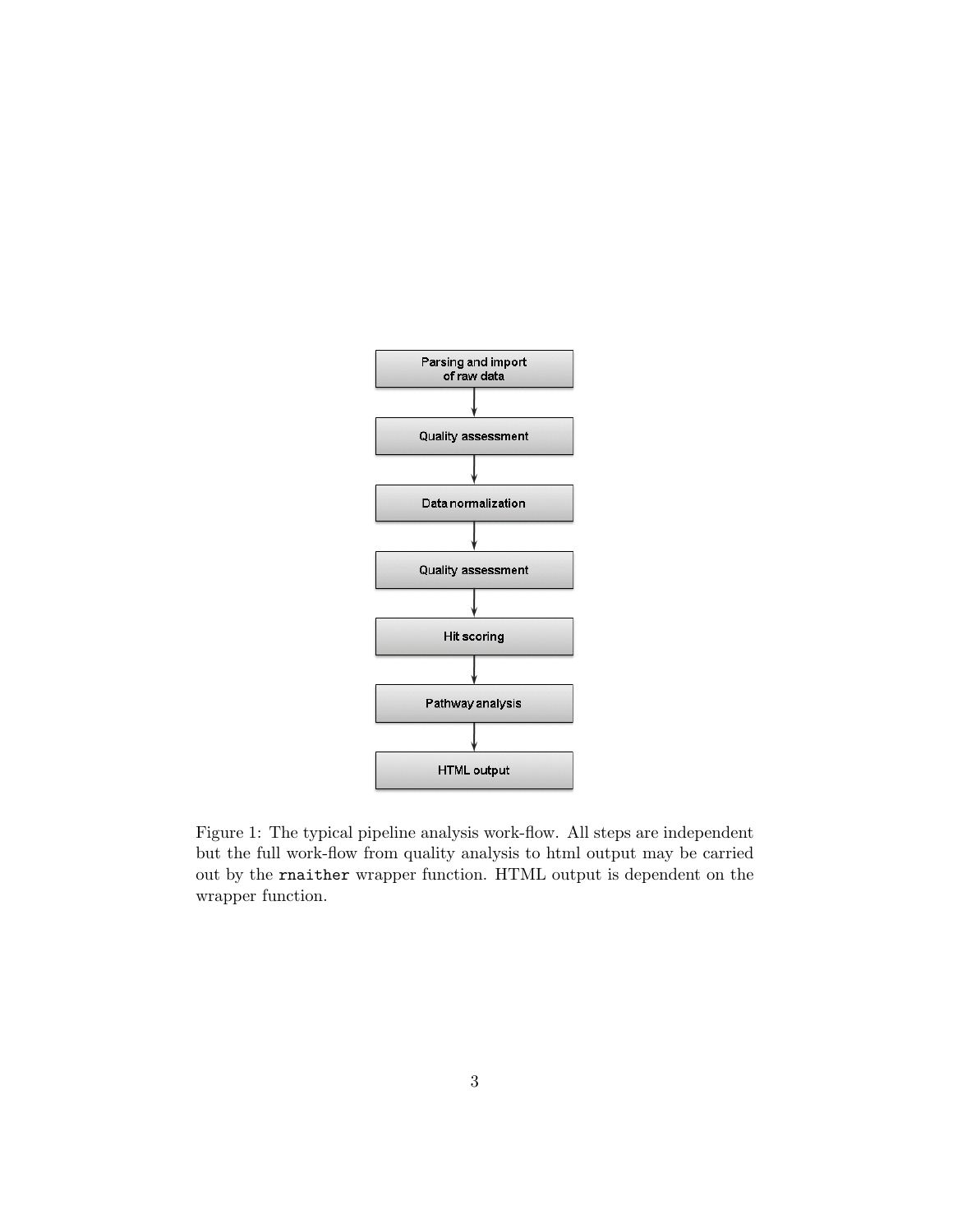of data (type\_of\_data), e.g. "364 well plate data for virus screens", and allows a space for comments, if any (otherwise NA). In the standard case, the table contains 13 columns, each line corresponding to one spot or well on one plate:

- the spot number on the plate Spotnumber
- $\bullet$  the spot type SpotType, which can be 0 (negative control), 1 (positive control), 2 (normal sample), or -1 (empty spot or spot of poor quality that will not be included in the further analysis)
- an internal gene ID (Internal\_GeneID), for example the siRNA name. Can be equal to GeneName.
- the gene name (GeneName)
- the signal intensity (SigIntensity)
- the standard deviation of the signal intensity (SDSIntensity)
- the background intensity value (Background)
- $\bullet$  the plate number of the spot/well (LabtekNb)
- $\bullet$  the row number of the spot/well (RowNb)
- the column number of the spot/well (ColNb)
- the experiment number (ScreenNb)
- the number of cells in the spot/well (NbCells) can also be a second intensity channel.
- the proportion of cells among the recognized objects (PercCells) useful when the experimental data is recorded automatically.

These columns are always present, but can be simply set to NA if the information is not available. Appending additional columns is unproblematic, and further dataset processing and analysis is not confined to specific column names. During data analysis, results (e.g. normalized values, p-values or hit vectors) are appended as extra columns to the dataset.

We implemented the possibility to make a distinction between GeneName and Internal\_GeneID. All pipeline functions that perform annotations or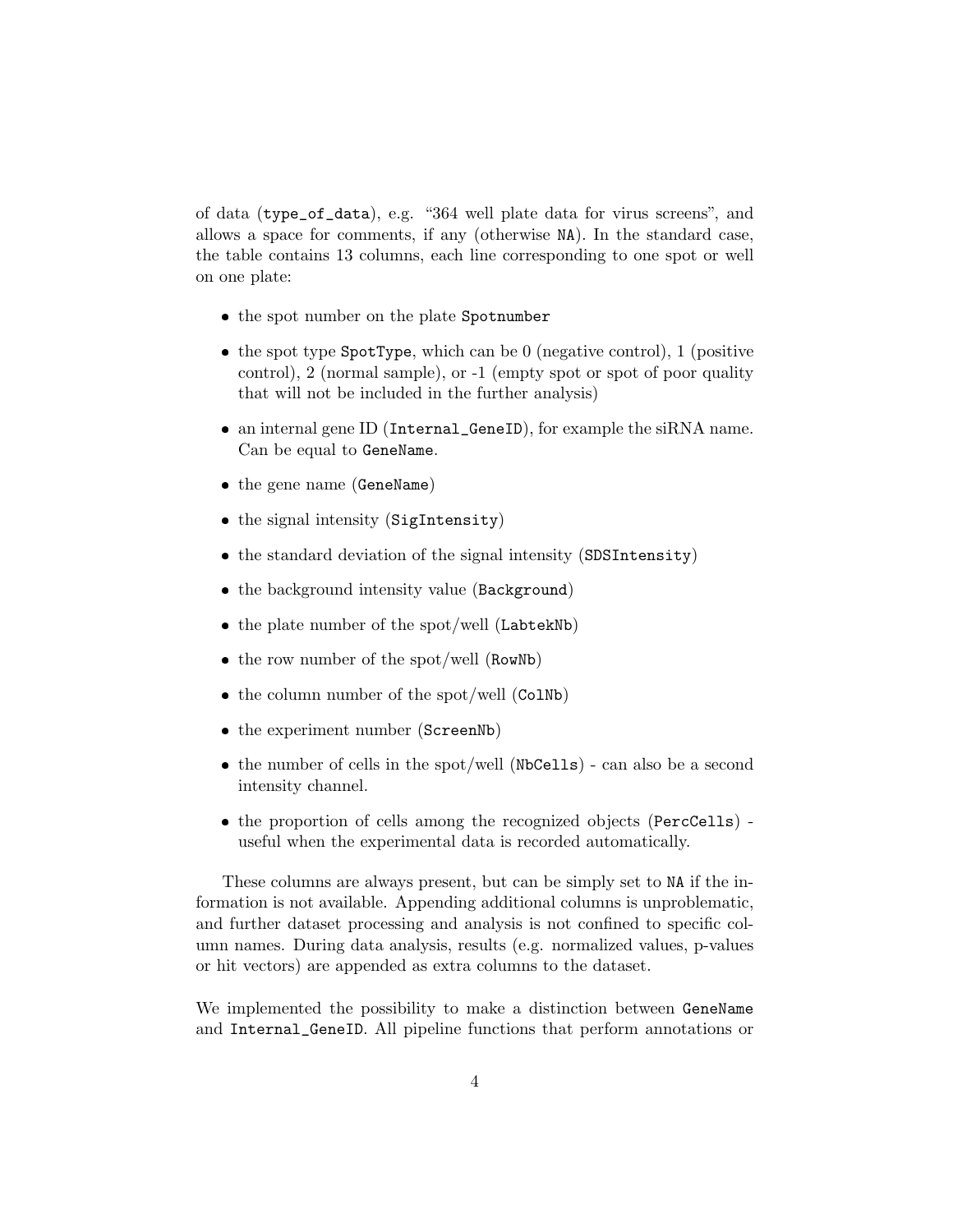group signal values according to replicates leave the choice of a classification of replicates according to either the gene (GeneName) or the siRNA (Internal\_GeneID). This means that in case different siRNAs are used to silence the same gene, we can either treat all siRNAs as having the same effect on that gene (i.e. we consider two spots with, respectively, geneA silenced by  $siRNA1$  and geneA silenced by  $siRNA2$ , as replicates), or treat them differently (i.e. we only consider two spots with a silenced geneA as replicates if siRNA1 was used for both; geneA silenced by siRNA1 and geneA silenced by siRNA2 are not considered as replicates in the analysis).

Dataset files are usually generated with the function generateDatasetFile as illustrated in the following example:

```
> library("RNAither")
```

```
> #gene names
> plateLayout1 <- c("test1", "empty", "test3", "test4", "test5",
+ "test6", "test7", "empty", "test9", "test10", "test11", "test12")
> plateLayout2 <- c("test1", "test2", "test3", "test4", "test5",
+ "test6", "test7", "test8", "test9", "test10", "test11", "test12")
> plateLayout <- cbind(plateLayout1, plateLayout2)
> emptyWells <- list(c(2, 8), NA_integer_)
> #the first plate has two empty wells at position 2 and 8,
> #the second plate does not have any empty wells
>
> poorWells <- NA_integer_
> #no wells of poor quality
>
> controlCoordsOutput <- list(list(NA_integer_, NA_integer_), list(NA_integer_, c(9,10)))
> #the first plate does not have any control siRNAs,
> #the second plate has two negative controls at position 9 and 10
>
> backgroundValOutput<-NA_integer_
> #no background signal intensities available
>
> sigPlate1<-c(2578, NA_integer_, 3784, 3784, 2578, 5555, 5555, NA_integer_, 8154, 2578, 3784, 2578)
> sigPlate2<-c(8154, 3784, 5555, 3784, 11969, 2578, 1196, 5555, 17568, 2578, 5555, 2578)
> #the signal intensities on the plates
>
> meanSignalOutput<-list(sigPlate1, sigPlate2)
```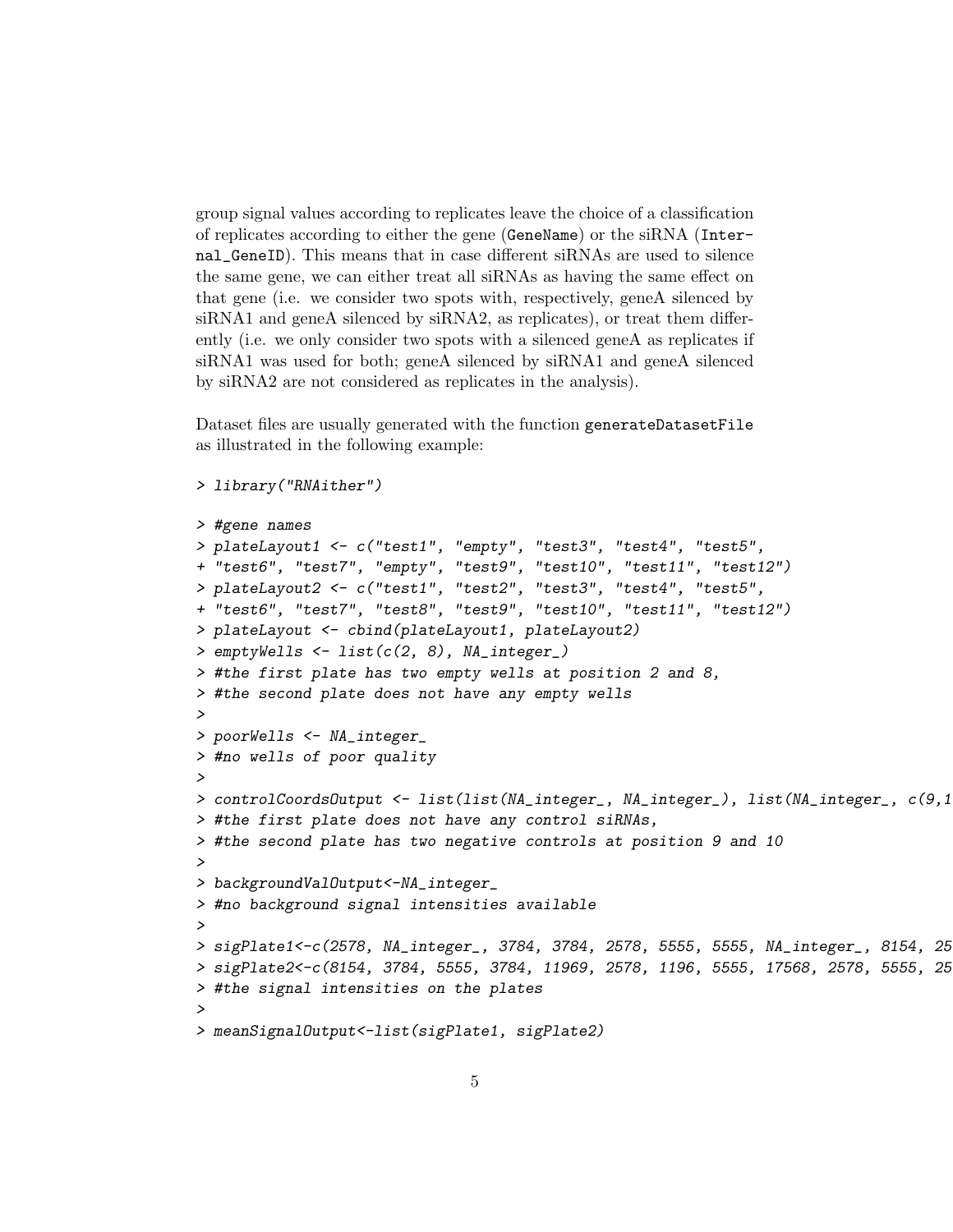```
> SDmeansignal<-NA_integer_
> #no standard deviation available
>
> objnumOutput<-NA_integer_
> #no cell count available
>
> cellnumOutput<-NA_integer_
> generateDatasetFile("First test screen", "RNAi in virus-infected cells",
+ NA_character_, "testscreen_output.txt", plateLayout, plateLayout, 3, 4,
+ 1, emptyWells, poorWells, controlCoordsOutput, backgroundValOutput,
+ meanSignalOutput, SDmeansignal, objnumOutput, cellnumOutput)
> #load the dataset into R:
> header<-readLines("testscreen_output.txt",3)
> dataset<-read.table("testscreen_output.txt", skip=3, colClasses=c(NA,
+ NA, NA, NA, "factor", NA, NA, NA, NA, NA, NA, NA, NA, NA),
+ stringsAsFactors=FALSE)
```
Datasets or dataset files from different experiments and/or plates can be joined with the functions joinDatasets or joinDatasetFiles for a combined analysis:

```
> data(exampleDataset, package="RNAither")
> doubledataset <- joinDatasets(list(dataset, dataset))
   or:
> data(exampleHeader, package="RNAither")
> data(exampleDataset, package="RNAither")
> saveDataset(header, dataset, "save_testfile1.txt")
> header[[1]] <- "external_experiment_name,Test screen"
> header[[2]] <- "comments,contains twice Screen Nb. 1"
> joinDatasetFiles(list( "save_testfile1.txt", "save_testfile1.txt"), 3, header, "con
```
# 3 General functions

The pipeline provides a set of functions for handling and restructuring the dataset and the contained values, serving the purpose of adapting the input data to user needs, if required. It can be inserted as an additional preprocessing step between the automated parsing of the experimental data and the data analysis, or be used after the analysis on a fully scored dataset containing normalized values, p-values and hits.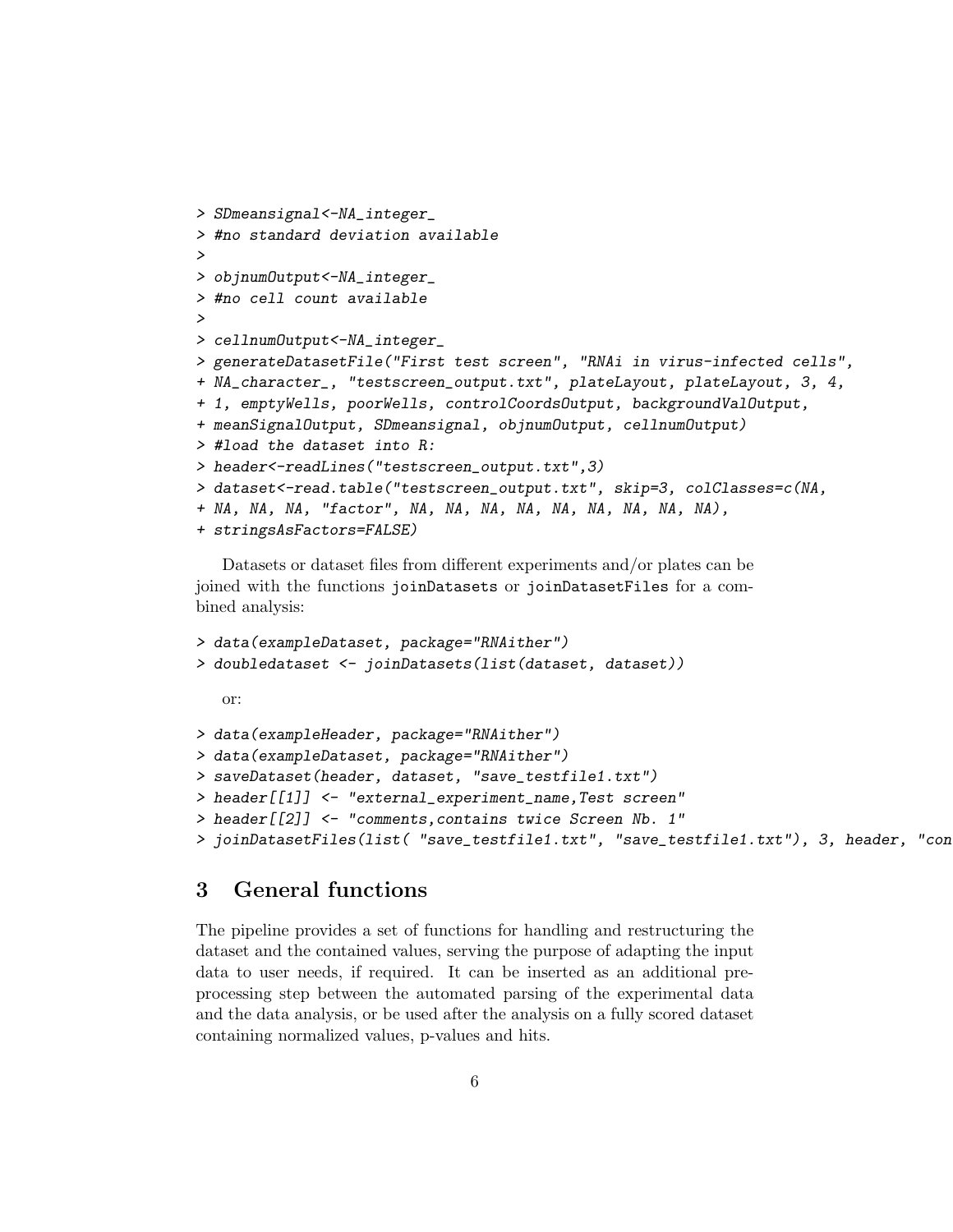#### 3.1 Creating subsets

The function createSubset returns a subset of the given dataset containing all spots/lines of the main dataset that have a certain value in a specified column. For example, it allows to create subsets comprising only spots from a certain plate or experiment, spots containing a specific siRNA or positive/negative controls. The corresponding function indexSubset returns the indexes of the concerned lines in the argument dataset.

#### 3.2 Rearranging the dataset

The function orderGeneIDs orders the given dataset according to a specified column (usually the signal intensity). eraseDataSetColumn deletes the specified column.

#### 3.3 Summarizing intensity values

There are many different ways of summarizing intensity values, e.g. those for one replicate. Besides the obvious mean and median functions already implemented in R, the pipeline offers the root mean square function (rms):

$$
RMS = \sqrt{\frac{1}{n} \sum_{i=1}^{n} x_i^2}
$$

 $(x_i)$ , being the intensity values, n their number), as well as a trimmed mean function (trim) based on the R function that computes the mean after removing the upper and lower 5% of the values, and the functions closest-ToZero and furthestFromZero returning, repectively, the value closest or furthest from zero. These functions can be set as arguments of the function summarizeReps that returns a dataset with summarized values (either per siRNA or per gene).

The function sumChannels allows to generate an additional dataset column summarizing two columns of the dataset with a specified function (e.g. divideChannels). For example, it is possible to divide the column containing the intensity values by the column containing the number of recognized cells.

#### 3.4 Group replicate values

The function generateReplicateMat, with the help of the function find-Replicates, generates a matrix containing either all values of a specific column or all indexes in the dataset for either each possible gene or each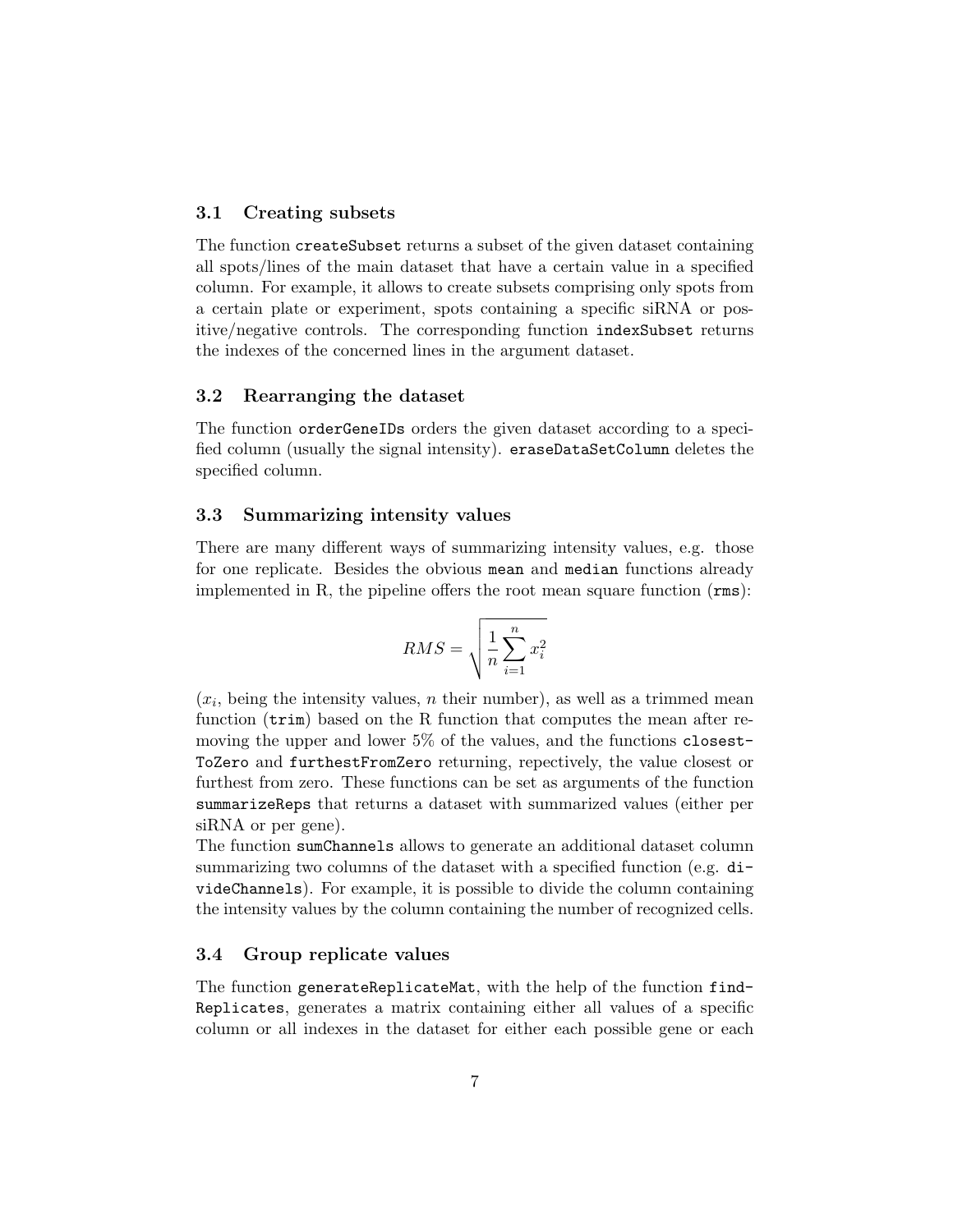possible siRNA. Genes or siRNAs occurring only once in the dataset can be excluded from the matrix, if required. By default, wells with a SpotType set to -1 are ignored. However, it is possible to include those wells, as it may be desirable under certain circumstances.

### 4 Quality control

The pipeline offers a wide range of possibilities to control the quality of the experiments to analyze. The functions can be used before or after normalization, to assess the quality of raw data or to monitor the effects of normalization.

An easy way of verifying if an experiment was successful is to compare positive and negative controls. A straightforward way to do so is to compare control intensities with each other and with the remaining experimental data by eye. For this purpose, the functions makeBoxplotControls which generates a boxplot with boxes for positive controls, negative controls and remaining data, and plotControlHisto that shows a histogram of the data with highlighted controls have been implemented. (If controls are missing, plotHisto is used to plot a histogram without highlighting.) All plots are available on screen, experiment and plate level. A numerical measure of the separation of positive and negative controls is given by the Z' factor which is computed by the function ZPRIMEQualControl and defined as follows:

$$
Z' = 1 - 3\frac{\sigma_{pos} + \sigma_{neg}}{|\mu_{pos} - \mu_{neg}|}
$$

 $Z' = 1$  stands for an experiment with optimal separation of controls,  $1 >$  $Z' \geq 0.5$  for an experiment with excellent separation of controls, and  $Z' <$ 0.5 for an experiment with limited quantitative information. The results are plotted and can also be found in an output table. The separation of control densities (on screen, experiment and plate level) can be checked with the plots generated with the function controlDensity.

However, positive and negative controls are not always available, or not available on the same plate, in which case experiment quality can also be assessed e.g. by generating a plate plot showing the color-coded spatial distribution of intensity values on the plates with the function spatialDistrib. Obvious errors having occurred during the experiment become apparent, for example if certain areas (e.g. the edges of the plate) have strikingly high or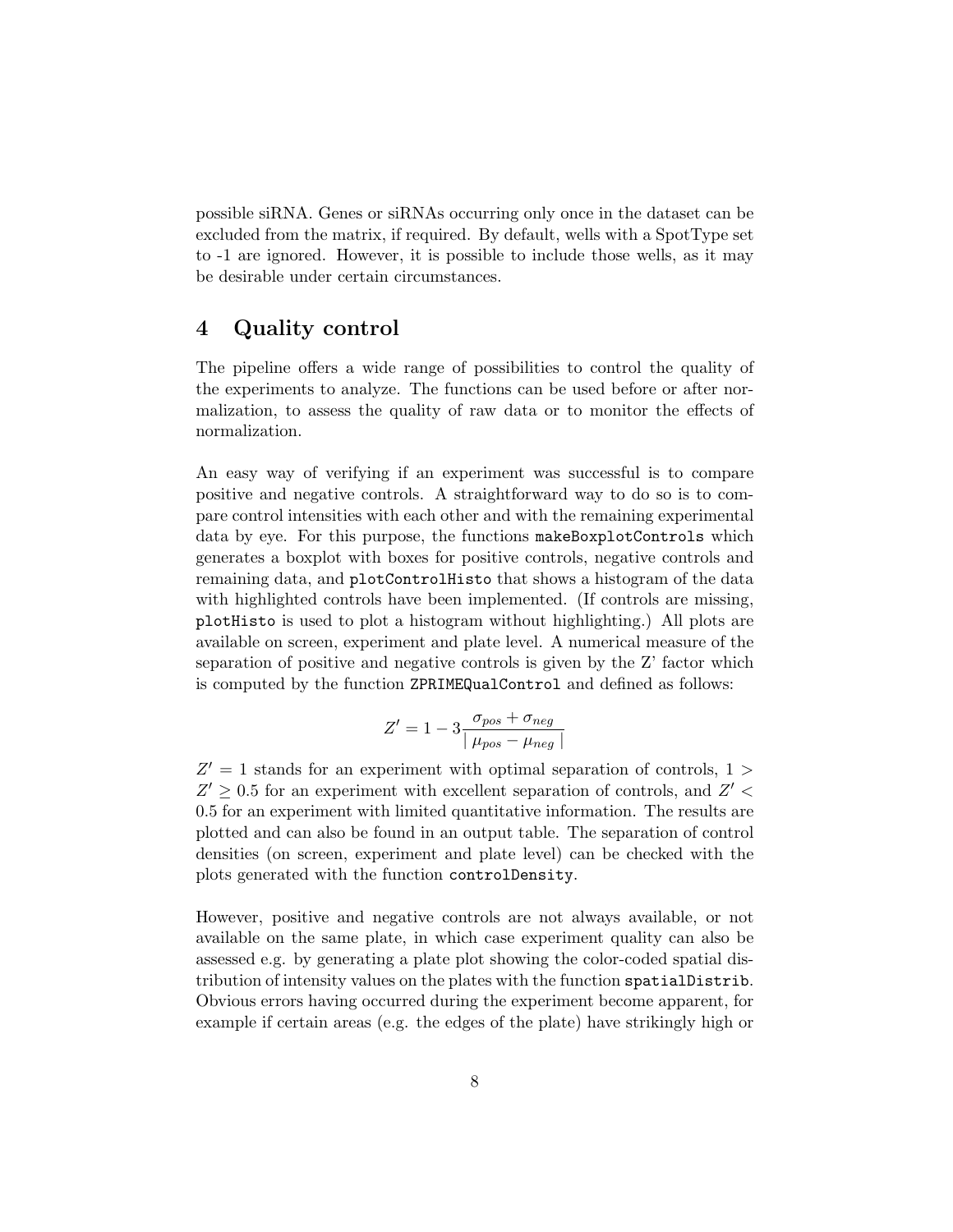low intensity values in comparison with the rest of the plate. spatialDistrib uses the plotting function included in the Bioconductor package prada. The spots are annotated with HTML mouseovers (using either the siRNA or the gene name) using the Bioconductor package geneplotter and controls spots, if available, are marked.

For further processing of the data, it may be important - e.g. if the significance of intensity values is to be assessed by the t-test - to know if it follows a normal distribution. This can be tested by generating a QQ-plot with the function plotQQ. Detailed plots per experiment and per plate are available.

Boxplots generated by the functions makeBoxplotPerScreen, makeBoxplot-PerPlate and makeBoxplot4PlateType allow a comparison of intensity channels between experiments or plates to evaluate reproducibility, while plot-Bar or ZScorePlotTwo shows the signal intensity of each well accompanied with the (screen, experiment or plate) median and one and two median absolute deviations. A direct comparison of channels with scatterplots (channelPlot) including a lowess regression curve is also possible.

After normalization, the variability of siRNA replicates in each experiment is compared directly through scatterplots (e.g. replicate 1 versus replicate 2) with the function compareReplicates, but also with Spearman's rank correlation coefficient, both between experiments and between siRNA replicates (replicatesSpearmancor). (A similar function not included in the rnaither wrapper function, compareReplicaPlates, also allows to compare replicate plates pairwise.) As stated before, "replicates" can be defined by the user either on the gene or the siRNA level.

A further way to assess the reproducibility of siRNA replicates is a measure borrowed from microarray analysis: the coefficient of variation (CV) of an siRNA is defined as the standard deviation of its values divided by their mean:

$$
CV = \frac{\sigma_{siRNA}}{\mu_{siRNA}}
$$

The function replicatesCV plots the CV coefficient versus the mean intensity for each experiment.

Besides, the standard deviation of each siRNA replicate is plotted in the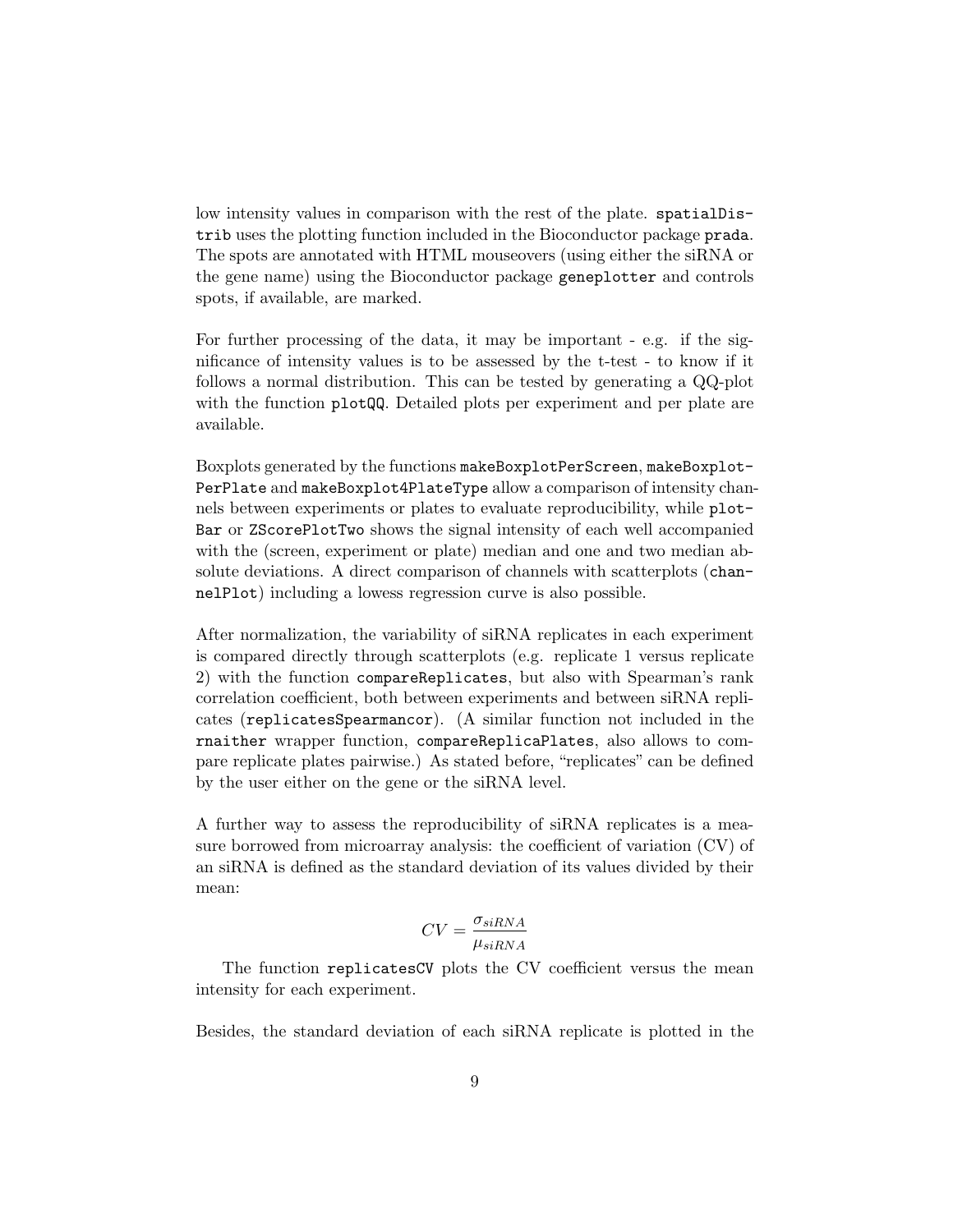same fashion as the plate plots generated by spatialDistrib (see above) with the function compareReplicateSD. This way, siRNA replicates and experiments bearing a disproportionate standard deviation are visible at a glance. Plots are available on screen and experiment level.

Additional quality control functions are available that are not included in the rnaither wrapper function. For screens conducted with positive and negative controls on each plate, the dynamic range (called with the function DRQualControl) is another measure to evaluate the separation of controls:

$$
DR = \frac{\mu_{neg}}{\mu_{pos}}
$$

 $\mu$  being the mean of the positive and negative controls, respectively. If there is a background intensity available, there is also the possibility to compute the signal-to-noise ratio (SNR) with the function SNRQualControl which will plot the distribution of SNR's per spot for the complete dataset and for each experiment and plate individually.

If the data was read out with the help of an image recognition software on a cell-by-cell basis, the function numCellQualControl allows to set upper and lower thresholds on the number of cells, as an intensity value per spot computed with too little or too many cells might not be meaningful. Accordingly, percCellQualControl allows to set upper and lower thresholds on the percentage of objects identified as cells, because if very few objects were identified as cells, the intensity value computed is not meaningful either. The default threshold is 3 standard deviations from the mean and is shown in a histogram. The spot type of spots under or over the respective thresholds is set to -1, discarding them from the further analysis but still keeping them in the dataset file. Additionally, excluded siRNAs are saved to a separate text file.

Wells or entire plates can also be discarded by hand by the user with the functions discardWells or discardLabtek if there is good cause for doing so, e.g. if experimental evidence suggests the measured values cannot be trusted.

# 5 Normalization

The dataset column containing the values to be normalized is saved as an additional column with the suffix ".old" (numbered if more than one normal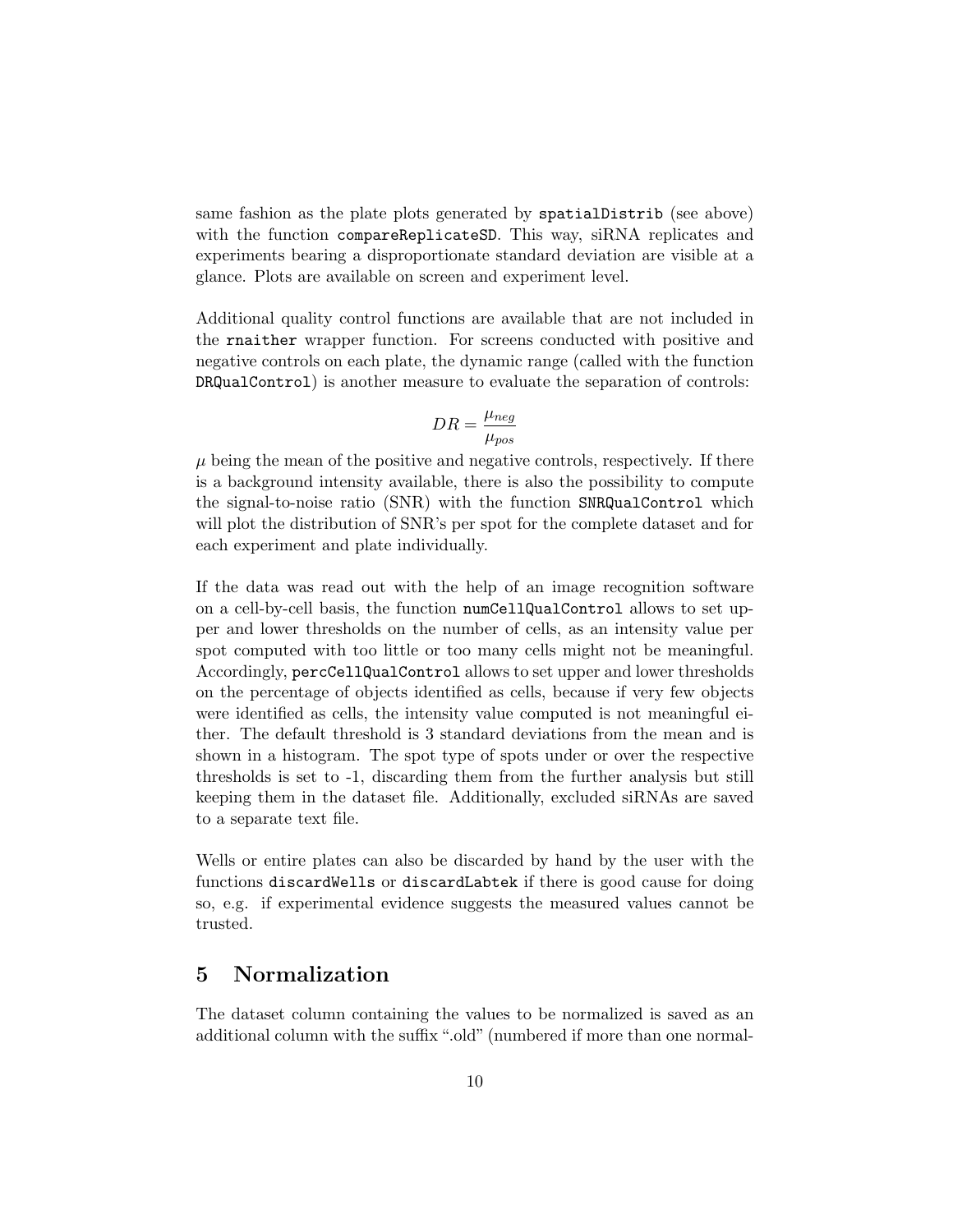ization technique is applied) while the original column is replaced with the normalized values. The name of the methods applied appears in the header comments. As many normalization methods require the assumption that most siRNAs do not have any effect, it is possible to exclude the controls for the computation of normalized values.

#### 5.1 Normalization on controls

The function controlNorm allows to normalize values either on the experiment or plate median of either all positive or all negative controls, or to choose a specific control siRNA or gene to normalize values on.

#### 5.2 Normalization on mean, median, etc

The function divNorm accepts any kind of summarization function specified in R, e.g. the mean or median, and applies it either to experiments or to plates. Depending on requirements, the summarized value is subtracted from each value (e.g. in the case of log-values) or divides it.

#### 5.3 Normalization with Z-scores

For each spot *i*, the Z-score is defined as:

$$
Z = \frac{x_i - \overline{x}}{s_x}
$$

 $x_i$  being the signal intensity for spot i,  $\bar{x}$  the mean intensity value of the plate and  $s_x$  the standard deviation. For the function ZScore, these were replaced by the more robust alternatives of median and median absolute deviation. Also, a Z-score per screen (instead of per plate) is available.

#### 5.4 Normalization with B-scores

The B-score is implemented in the pipeline with the function BScore. The procedure first calculates the so-called residual  $r_{ijp}$  for row i and column j on plate p:

$$
r_{ijp} = y_{ijp} - \hat{y}_{ijp} = y_{ijp} - (\hat{\mu}_p + \hat{R}_{ip} + \hat{C}_{jp})
$$

 $y_{ijp}$  being the measured value,  $\hat{y}_{ijp}$  the value fitted by a two-way median polish that estimates systematic measurement offsets for each row i  $(\hat{R}_{ip})$ being the median of row i) and column j  $(\hat{C}_{jp})$  being the median of column j).  $\hat{\mu}_p$  is the estimated average of the plate.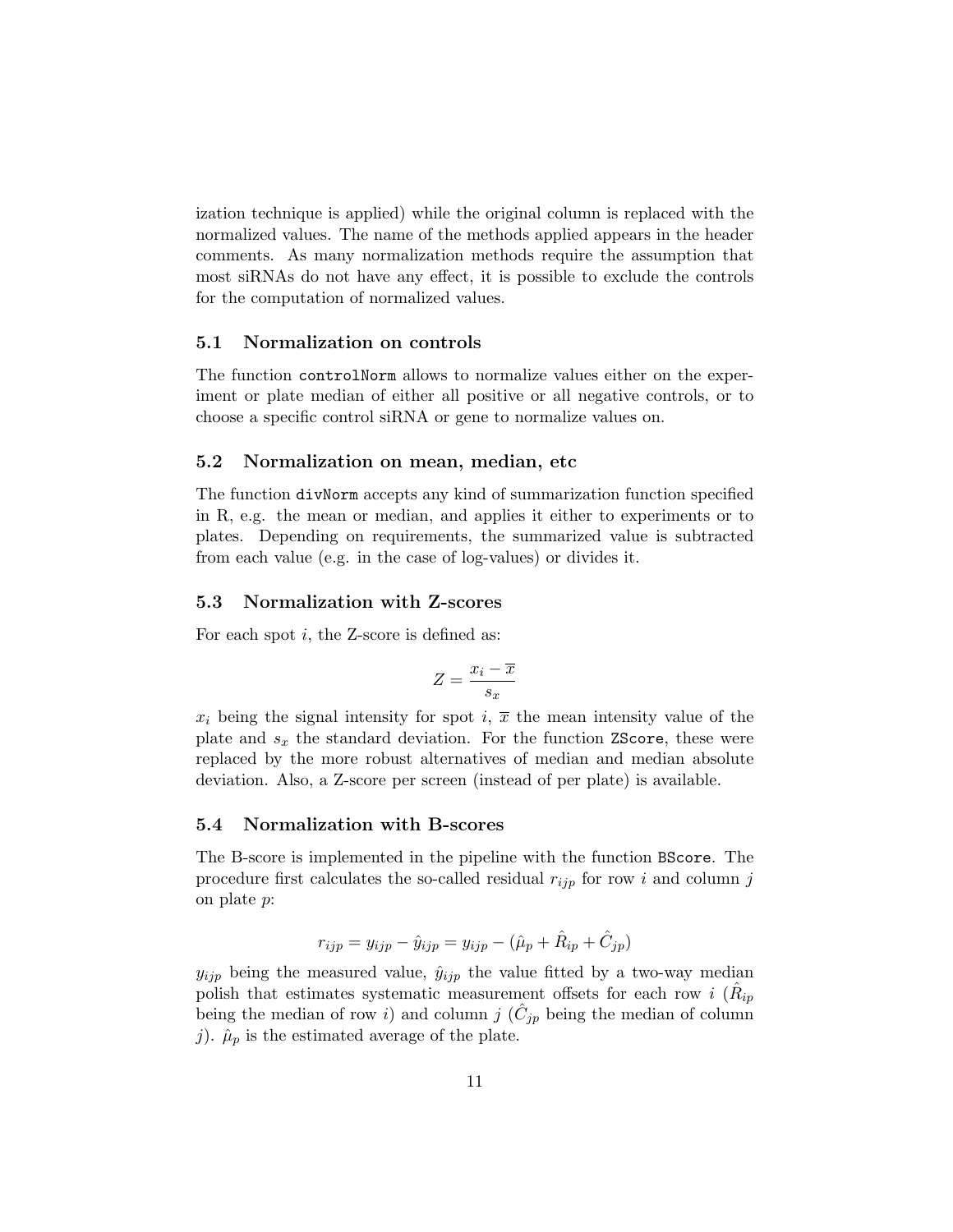The B-score is then calculated with:

$$
BScore = \frac{r_{ijp}}{MAD_p}
$$

MAD being the median absolute deviation defined as follows:

$$
MAD_p = median{r_{ijp} - median(r_{ijp})}
$$

#### 5.5 Quantile normalization

Quantile normalization is implemented in the pipeline with the function quantileNormalization, which uses the Bioconductor package limma.

Given n plates or experiments with p values, a matrix X with p rows and  $n$ columns is formed. Then each column of the matrix is sorted according to its values and each element of a row is replaced with the mean of the row. Finally, the elements of each column are sorted back into their initial order.

#### 5.6 Li-Wong rank normalization

The Li-Wong rank normalization - also called invariant probe set normalization - has its origin in microarray pre-processing and is implemented in the pipeline with the function LiWongRank. The idea is that, given a ranked list of signal intensities, spots having the same or nearly the same rank on every replicate plate form the "invariant probe set" and are well-suited for normalization.

Our pipeline uses a modified version of the technique since the original method was designed to deal with two-color microarrays, i.e. two linked data channels, which is not the case in siRNA experiments.

Our function is designed to normalize experiments, each with a certain number of plates  $n$ , that have been repeated several times. For each plate type in each experiment, the siRNAs are sorted according to their value on the plate. Only siRNAs used once on the plate are taken into account. (Again, it is possible to differ between siRNAs and genes.) It is obvious that plate designs where each siRNA is used several times are not suited for an invariant probe set normalization. An error is triggered if the plate layouts are not the same for each experiment, or if more than 20% of the spots on one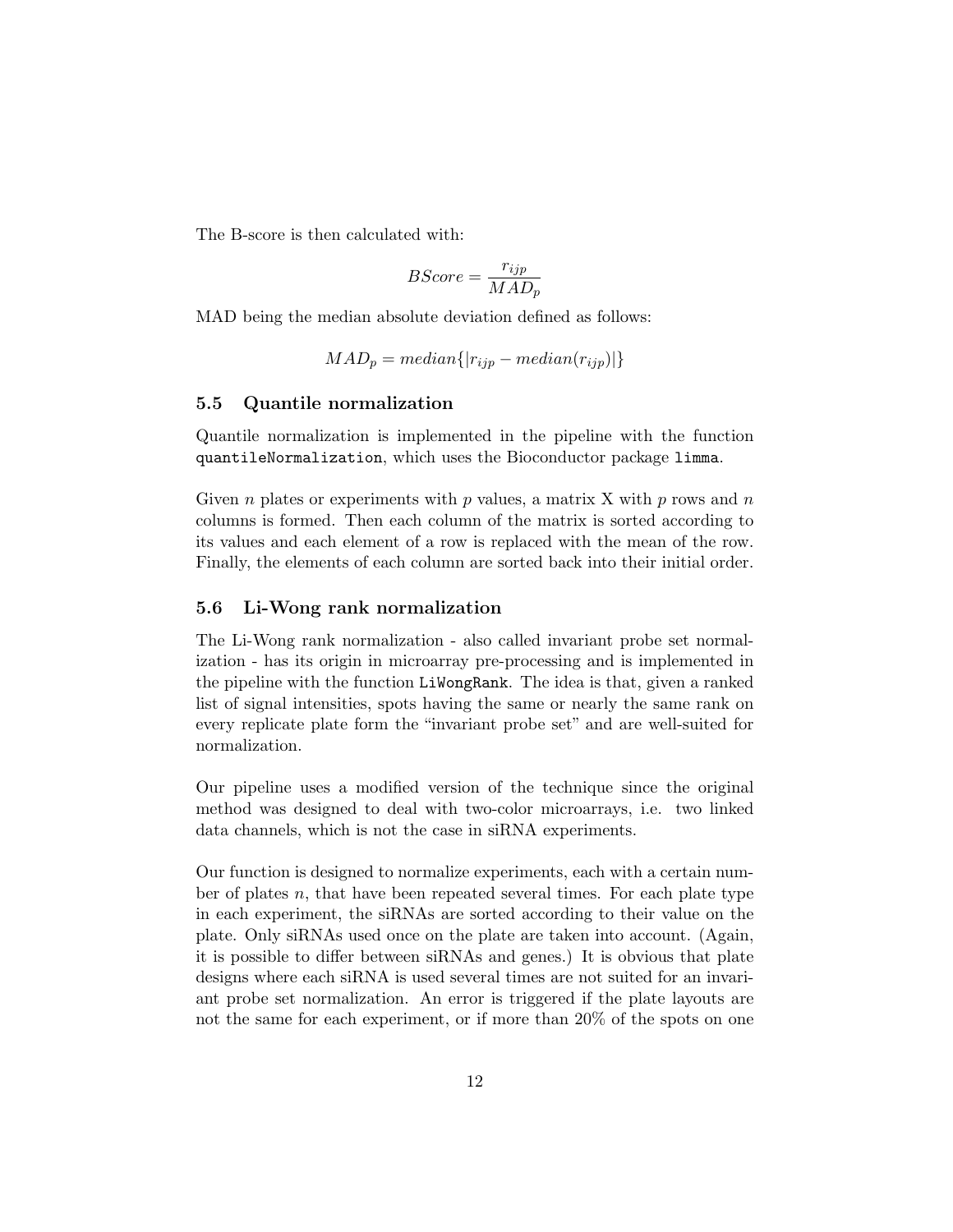plate are occupied by siRNAs occuring several times on the plate.

Subsequently, for each siRNA the standard deviation of its ranks is computed in order to select siRNAs with a very low standard deviation of ranks, i.e. having approximately the same rank on each replicate plate, to form the "invariant probe set".

The function prints out a histogram of the standard deviations of ranks for each plate type and allows the user to select one out of a series of siR-NAs with low standard deviations. For each plate, each spot value is divided by the value of the spot containing the chosen siRNA.

#### 5.7 Lowess normalization

The Lowess normalization, or locally weighted polynomial regression, is used in the specific case of two data channels that are assumed to be independent of each other, e.g. one for a signal intensity, the other for the cell count per spot. Normally, the signal intensity should not be dependent on the cell count, however, plots of one channel versus the other show that sometimes this seems to be the case.

The Lowess normalization is a technique from microarray normalization that fits a smoothing curve through the points. The idea is to down-weigh data points. In our example, the normalization would down-weigh the signal intensity of data points which are more than a certain percentage away from the signal mean. The Lowess normalization is implemented in the pipeline with the function lowessNorm.

### 5.8 Additional data processing

Some post-processing steps, for example certain statistical hypothesis tests, might require an additional normalization of the signal variance. Additionally, it has been shown on microarray data that signal variance increases with the signal. Variance normalization can be done by dividing values by the plate or experiment median absolute deviation with the function varAdjust.

The function subtractBackground can be used to subtract signal background from each well, if applicable.

The dataset can be saved to a text file with the function saveDataset.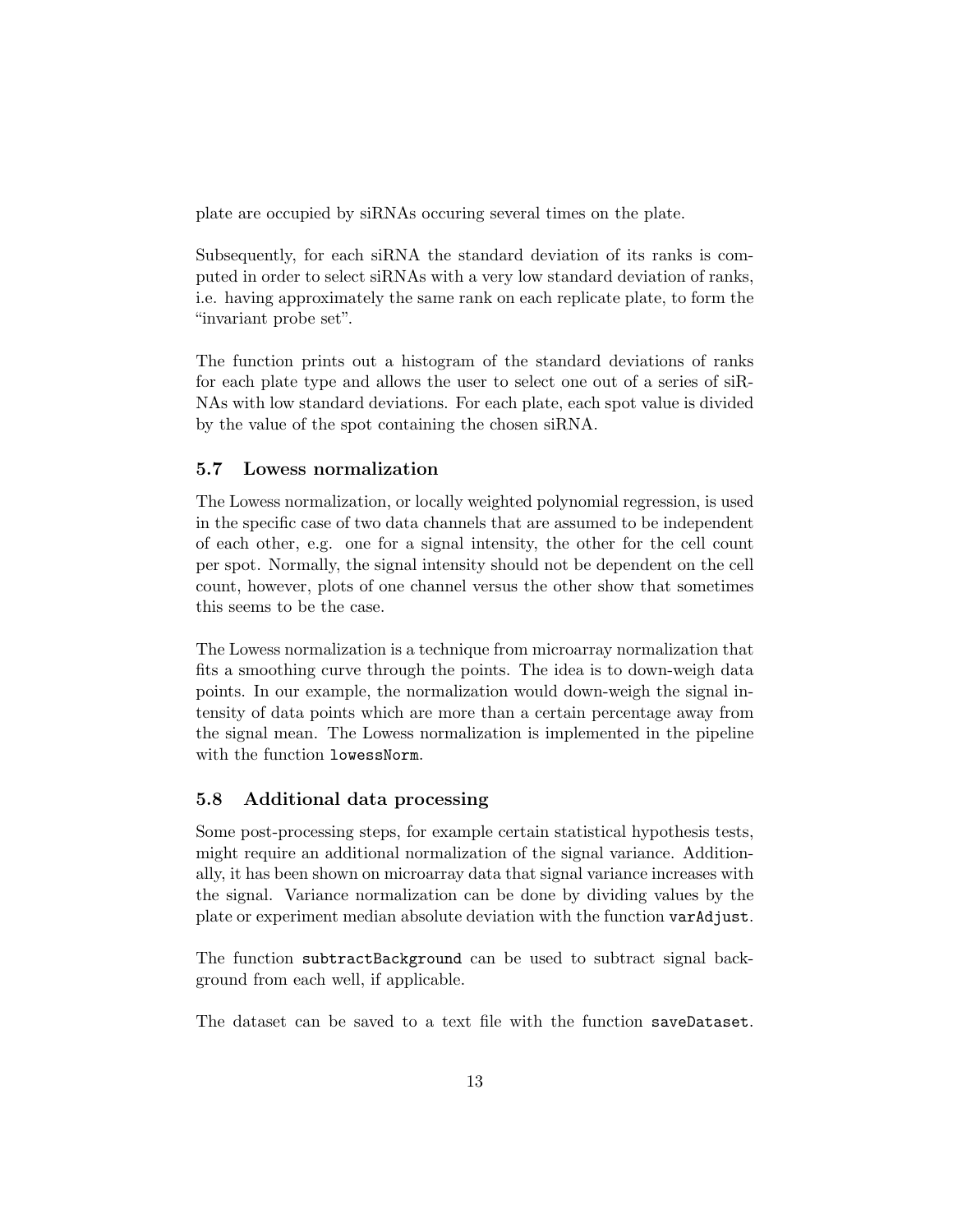However, this is not necessary when using the rnaither wrapper function.

#### 5.9 Which normalization option to choose?

The first question to ask is whether we expect most siRNAs to have a significant effect on the output signal, which for example is the case in validation screens. If this is the case, most normalization methods cannot be used since they assume the majority of siRNAs on one plate can serve as controls. As an example, the Z-score rescales signal intensities relative to within-plate variation, which in this case is of course not a desired effect.

If controls are available on each plate, one possibility is to normalize values based on them. However, if only few controls are available, the risk of introducing severe errors is higher than the potential benefit of the control normalization.

In case there are few or no controls available, an option is to use the Li-Wong rank normalization which finds "stable" siRNAs, i.e. siRNAs that are not used as controls but can serve as such.

If we can make the assumption that most siRNAs will not have an effect, more normalization options are available. When the plates can be assumed to be similar (i.e. because they have the same siRNA layout or a high number of different siRNAs in a primary screen), a normalization on the plate mean or median (more robust) is acceptable.

A normalization with Z-scores introduces an additional variance normalization and can allow to score hits without using statistical hypothesis tests, e.g. by stating every siRNA as a hit that is more than two standard deviations (median absolute deviations) away from the population mean (median). This can be useful when only few replicates of each siRNA are available, which would make a statistical hypothesis test unreliable.

On large plates  $(> 96$  wells) a within-plate normalization can be necessary as we encounter the problem of position (e.g. row and column) bias, for example through edge effects. This can be counteracted by using a normalization partially similar to the Z-score, the B-score, which estimates row and column biases and corrects them.

The quantile normalization is similar to the Z-score in that it adjusts the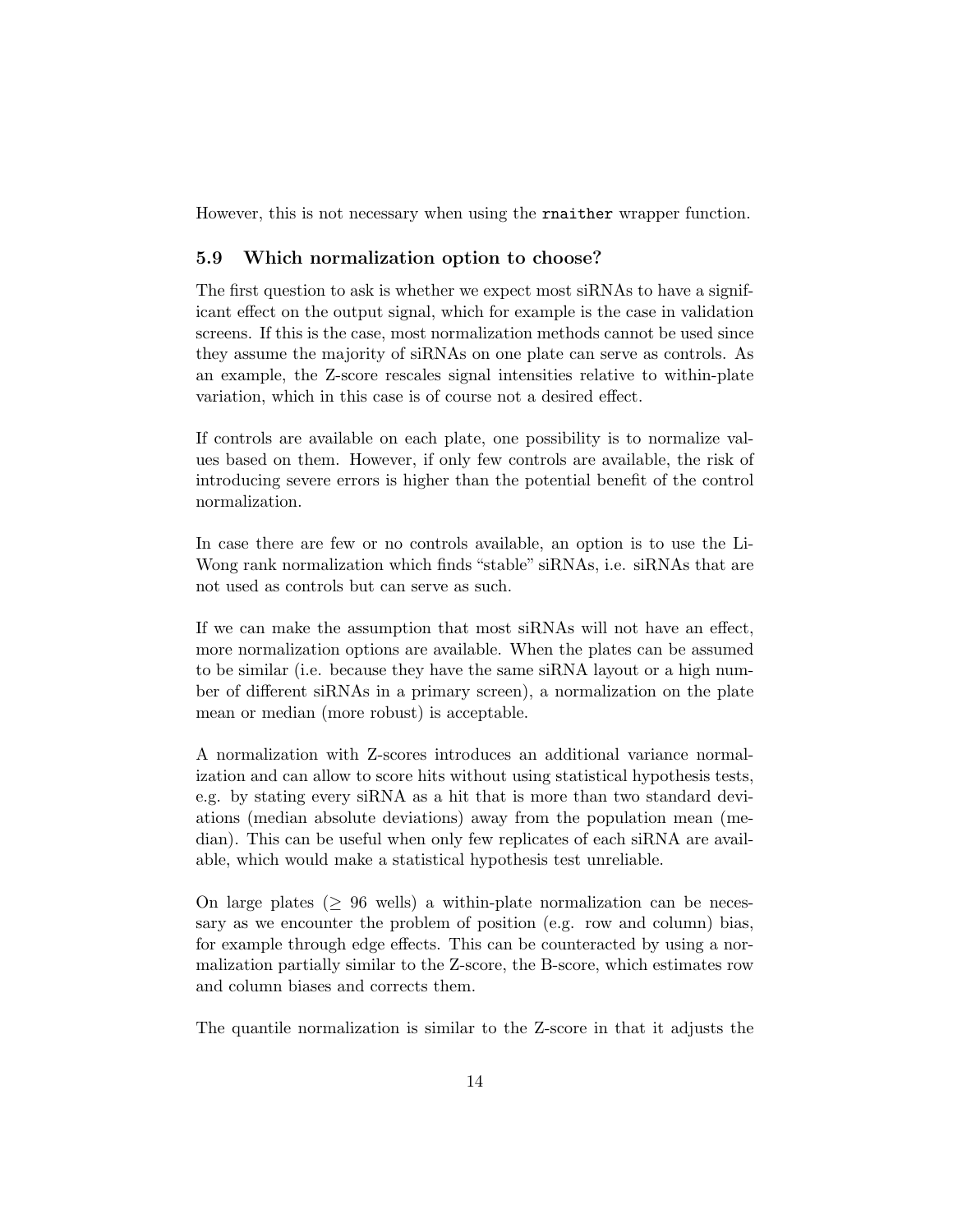distribution of values on each plate/experiment so that they are more or less the same.

Finally, in the case of two independent signal channels, the Lowess normalization can be used to correct a dependency artifact.

### 6 Statistical tests and hit scoring

Hits can be scored according to the t-test (function Ttest), Mann-Whitney test (function MannWhitney), and/or the Rank Product test (function RankProduct). P-values can be corrected for multiple testing with multTestAdjust.

Each test function is applied to all values of each replicate (biological or technical) in a specified channel. A sorted, named vector of p-values can be saved to a text file with the function savepValVec. P-values can be added as an extra column to the dataset with incorporatepValVec.

Subsequently, genes or siRNAs can be selected as hits with the function hitselectionPval, hitselectionZscore, or hitselectionZscorePval. In the first case, all p-values under a user-defined threshold are chosen. The second case can be applied when the hit selection is performed directly on signal values (either per spot or per gene/siRNA), for example Z-scores, without the use of a statistical test. The user can choose if he wants the first or last n values of a sorted list of signal values (a warning is issued if the length of the list is less than  $2n$ , or all values above or below a certain threshold. The function ZScorePlot helps with the choice of the threshold by plotting the normalized signal values of all spots or replicates together with the mean and one and two standard deviations. The third case allows hit selection according to both a threshold for p-values and one for signal intensities. This can be useful when there are only few replicates available, and allows to exclude hits that are only scored because of the small standard deviation of the signal intensity values of the corresponding replicates.

In all cases, a binary hit vector is generated and added as an extra column to the dataset. A warning is issued if no hits were identified according to the user-defined threshold, which is then changed in order to select at least one hit. A text file containing the identifiers, the corresponding p-values or in the second case the summarized signals, and all individual signals in the screen is generated. Calling the function spatialDistribHits generates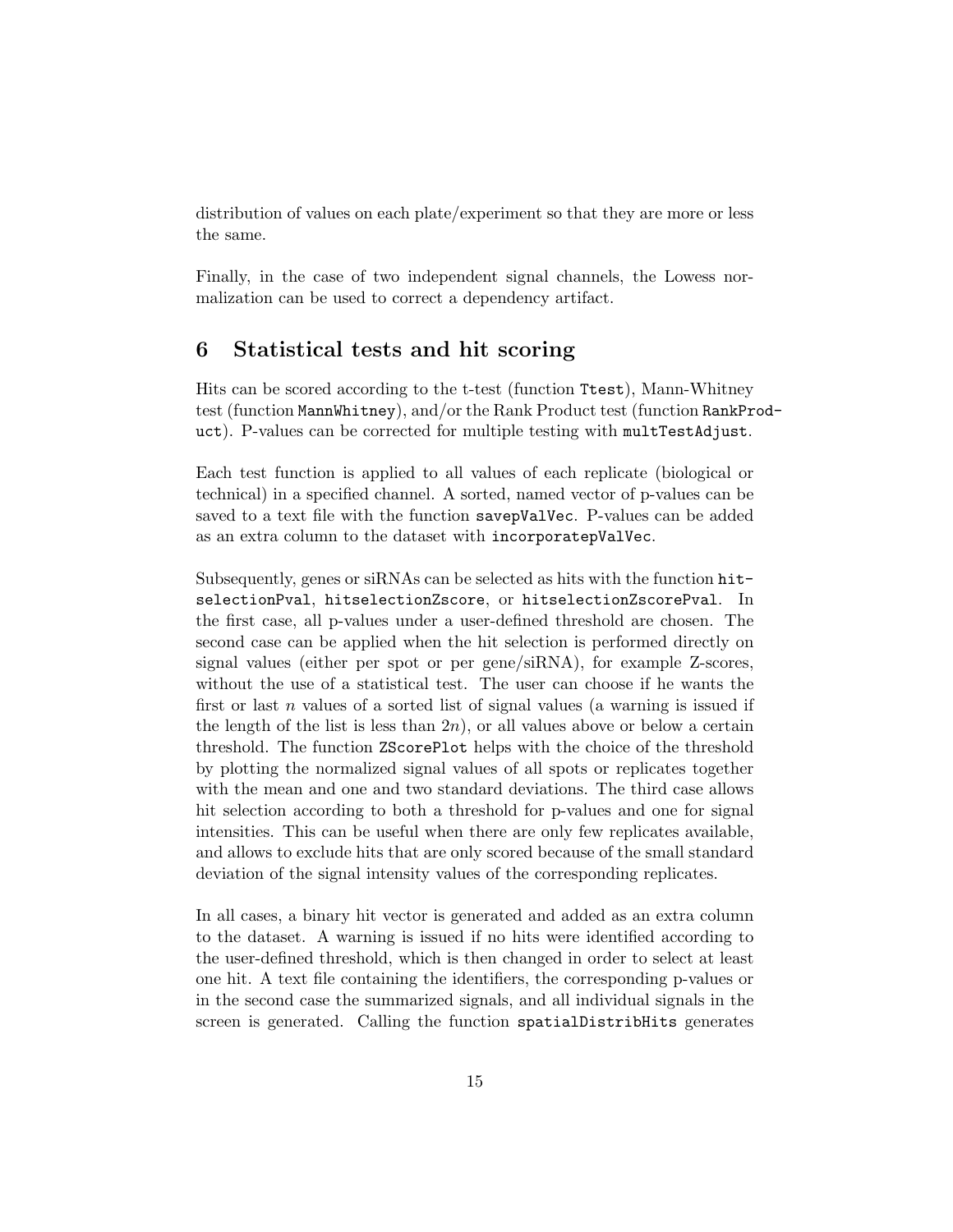plate plots of the individual plates, showing spots identified as hits, which allows to identify suspicious distributions of hits on the plate (e.g. all in one column or one area of the plate).

If a statistical test was performed, it is possible to generate a modified volcano plot (with the function volcanoPlot), i.e. a plot of the normalized signal values versus the negative decadic logarithm of the corresponding pvalue. A horizontal line is drawn at  $-log_{10}(p-value{\text -}threshold)$  to see hits at a glance.

Finally, when different tests were performed, it is useful to compare the hits scored with different methods, which can be achieved with the functions vennDiag and compareHits. Venn diagrams show the number of overlaps from up to three different scoring methods while the hit comparison function saves a list of hit genes or siRNAs that were common to two scoring methods to a text file. These functions also make it possible to compare hits from two datasets screened under different conditions, provided the siRNAs used are the same. Hits can be ordered according to their IDs with the function orderGeneIDs cited in 3 and then a Venn diagram can be plotted.

#### 6.1 Which options to choose?

The standard way of assessing whether siRNAs have a significant positive or negative effect on the signal is the use of statistical tests. However, when few or no replicates of an siRNA are available, as it can happen in very large, expensive screens, statistical tests are not viable.

In this case, hits can be defined as values that are more than a certain number (typically two) of standard deviations (median absolute deviations) away from the population mean (median). This, of course, is only an option if we can make the assumption that most siRNAs do not show an effect (see 5.9). Also, it requires prior normalization of mean (median) and standard deviation (median absolute deviation), e.g. with Z-score or B-score. This scoring method can also prove useful when combined with a statistical test (see 6).

When enough replicates are available (number of replicates  $\geq$  5), we can choose from three different statistical tests: the t-test, the Mann-Whitney test, and the Rank Product test. The first is parametric and requires that the values follow the normal distribution, the latter ones are non-parametric.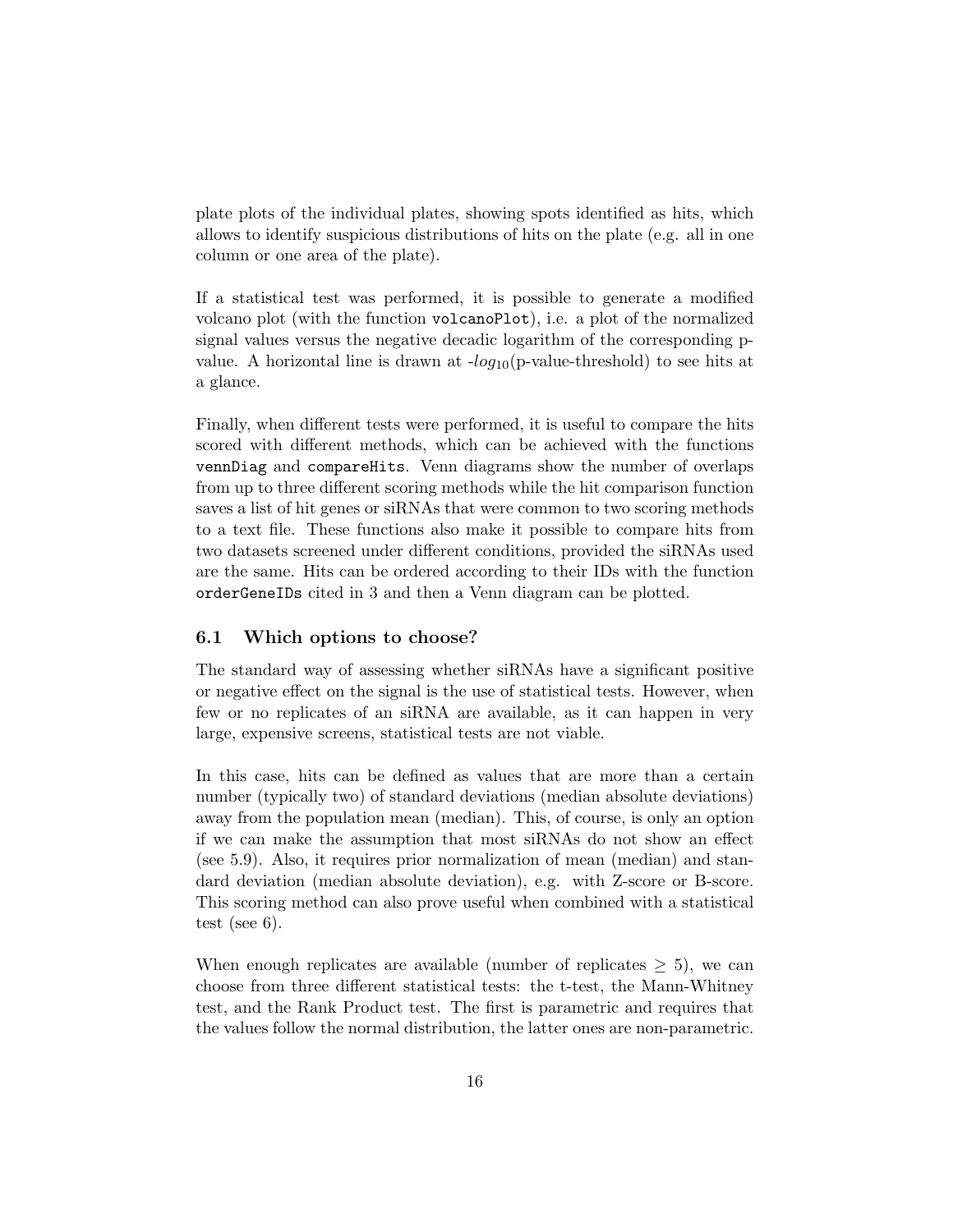If we can prove that the data follows a normal distribution (e.g. with a QQ-plot taken from the quality control), the t-test is the method of choice. If we cannot, a Mann-Whitney test is possible, as it does not make assumptions about underlying distributions and is less susceptible to produce wrong results in the presence of outliers.

The Rank Product test is a very intuitive test that has become popular over the last years. It is claimed to be reliable even in highly noisy data, but needs a relatively high number of replicates to be reliable.

# 7 Gene Set Enrichment Analysis

The main part of the pathway analysis, i.e. searching for overrepresented pathways among the hits, is done with the Bioconductor package topGO. The function first annotates each gene name with its corresponding human GO identifiers with the Bioconductor package biomaRt.

The actual pathway analysis is done with the function gseaAnalysis which calls the functions of the topGO package. It uses the hit vector generated as described in 6 and leaves the choice of one of the three GO ontologies biological process, molecular function and cellular component. topGO uses an algorithm that accounts for the hierarchical structure of the GO database by filtering out local dependencies that lead to redundancy.

The analysis results are summarized in a table including the top GO terms identified by the algorithm, their IDs, the corresponding p-value, and the number of genes in the analysis annotated with this GO term compared to the number of significant genes annotated with this GO term.

# 8 Wrapper functions mainAnalysis and rnaither

Two different wrapper functions have been implemented in RNAither, which automate the data analysis process. While the user is at liberty to use and assemble all available pipeline functions as he sees fit, these wrapper functions implement typical work flows and present the analysis results in a set of HTML pages.

The older releases of RNAither used the mainAnalysis wrapper, which is deprecated with the latest release and is kept only for backwards compat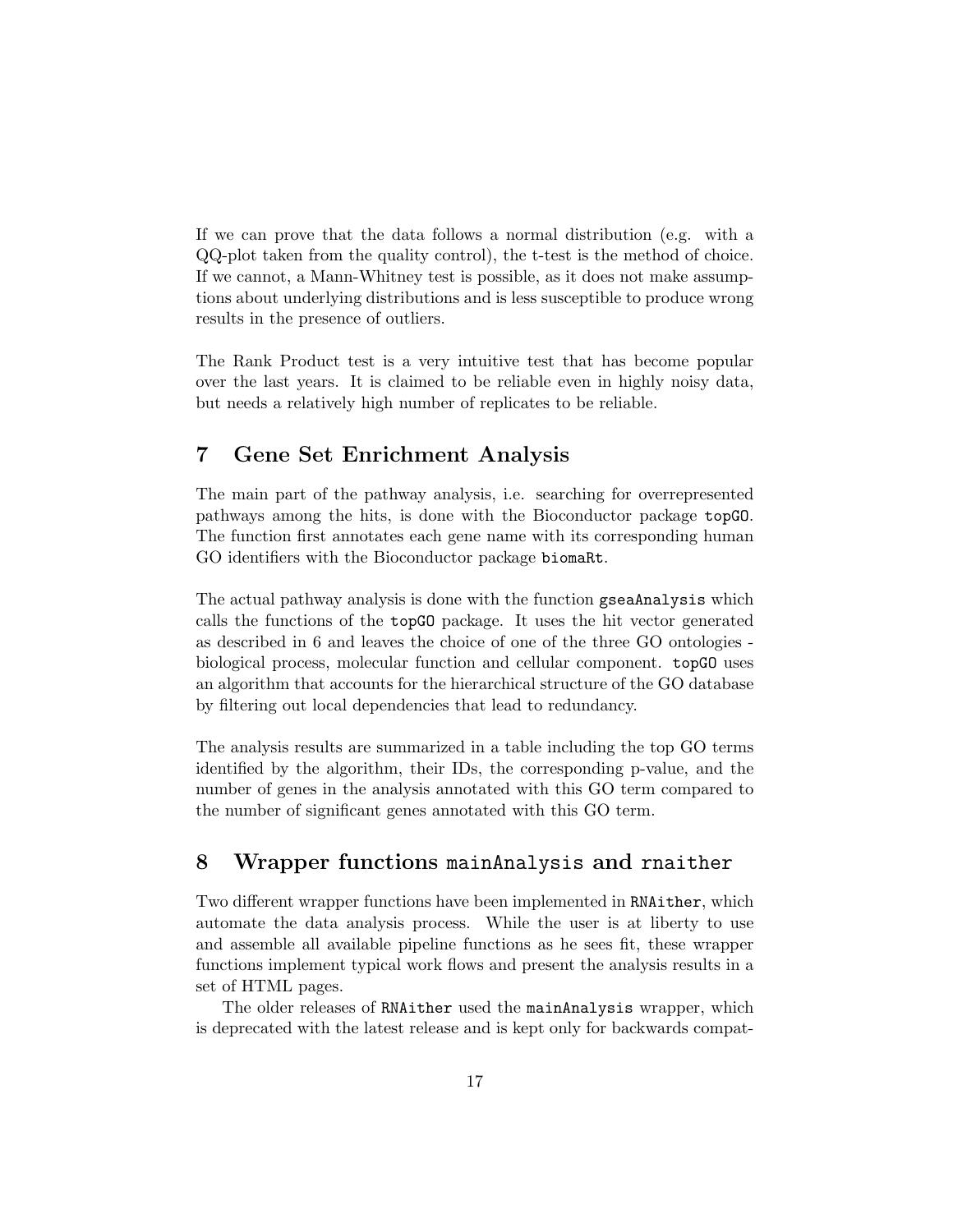ibility reasons. New analyses should use the rnaither wrapper.

### 9 using the rnaither wrapper

The rnaither wrapper bundles all analysis steps through one convenient function. Data and normalization steps to be carried out are passed to rnaither as a parameter, and are then executed in the order specified. A set of html pages is generated, showing numerous plots of the data after each normalization step, and providing a convenient hit list both at the level of individual siRNAs, as well as at the the gene level.

The following example illustrades the simplicity of the procedure:

```
data(exampleDataset, package="RNAither")
```
This loads the dataset; the wrapper function can then be called as follows:

```
rnaither(dataset, expname="Example", excludeCellcounts="none", log-
transform=FALSE, normalization=c("lowess","zscore"), test="none",
scorethresh=2.0, outdir="results")
```
This will process the dataset in the following way:

- 1. Create diagnostic plots of the raw data
- 2. Carry out a lowess normalization to remove the effects of cell counts on signal intensities, and produce diagnostic plots to evaluate the success of the normalization
- 3. Carry out a zscore normalization, and produce diagnostic plots
- 4. Summarize the replicates, and call hits using a z-score threshold of 2
- 5. Create html pages showing the results in the subdirectory "results"

After the analysis has completed, the file results/index.html can be opened in a web browser to access all plots and hit lists generated.

#### 9.1 How to specify the input data for the rnaither wrapper

The rnaither wrapper function requires the data to be stored in a large data frame containing the raw data to be analyzed. This data frame is of the same format as is used in the remainder of the RNAither package, and must have the following columns: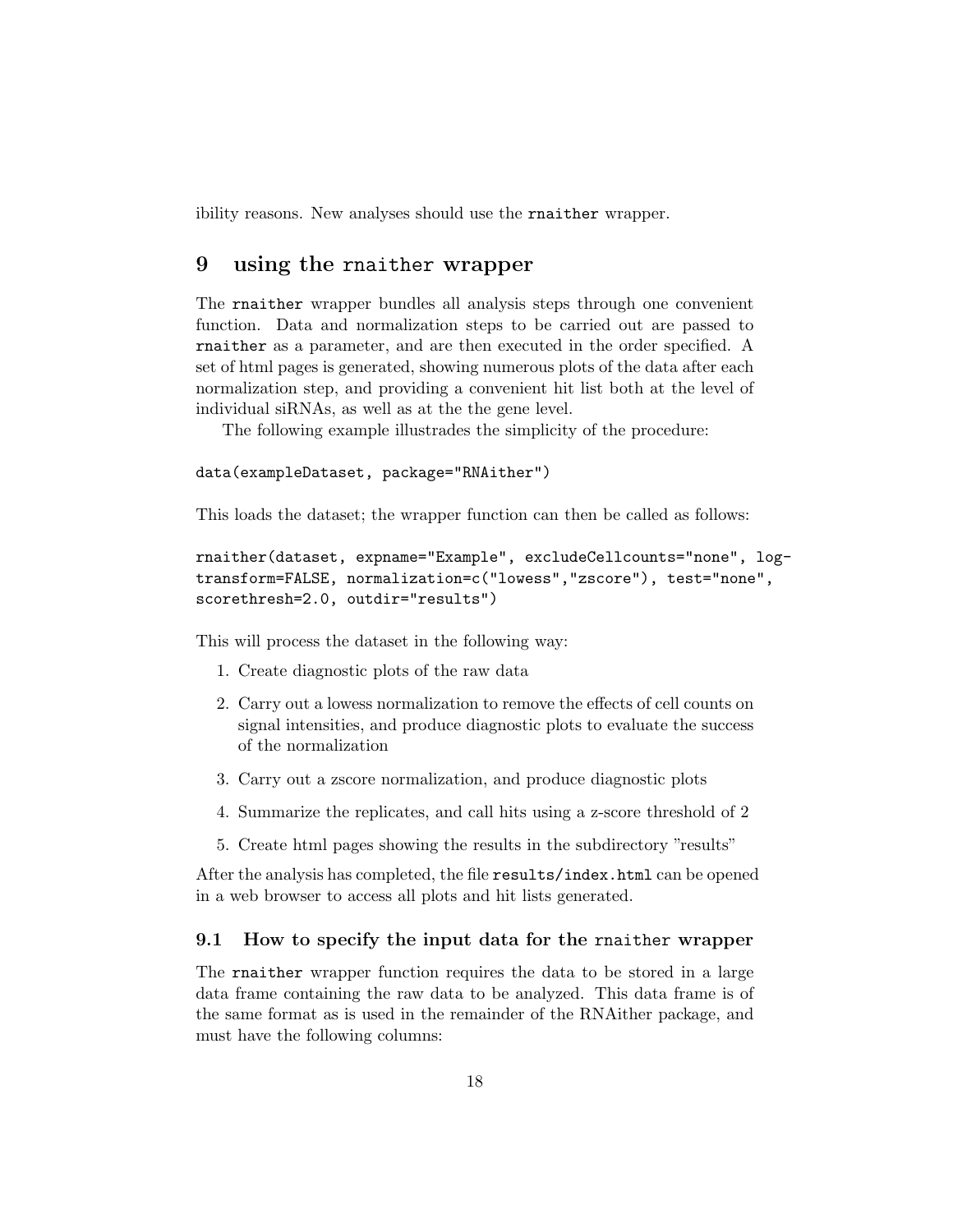- 1. Spotnumber contains the well number the corresponding entry is associated with
- 2. SpotType contains the information what this spot actually contains:
	- A value of -1 means this spot is bad and should be taken out
	- A value of 0 stands for "negative control".
	- A value of 1 stands for "positive control".
	- A value of 2 means "this is a normal sample".
- 3. Internal\_GeneID is an siRNA-ID for the well (a character string). This ID will be used when reporting hits at the siRNA level
- 4. GeneName is the name of the gene at the corresponding location (a character string). This gene name will be used to summarize different siRNAs against the same gene.
- 5. SigIntensity is the signal intensity measured for the corresponding well (Channel 1)
- 6. SDSIntensity the standard deviation of the signal intensity, if available. If this is not available, simply set to NA.
- 7. Background the background of this well, if available. If not available, simply set to NA.
- 8. LabtekNb ist the plate number (layout number) this well is on.
- 9. RowNb is the row number of the well (required for spatial normalization)
- 10. ColNb is the column number of the well (required for spatial normalization)
- 11. ScreenNb is the replicate number.
- 12. NbCells the number of cells in the corresponding well (channel 2). This number IS REQUIRED and RNAither will report errors when creating plots if NbCells is not given or set to NA. To analyze screens that do not have a cell number, fill this column with random numbers and make sure not to carry out any normalization on cell numbers.
- 13. PercCells is the ratio (number of identified cells)/(number of identified objects). This column can be set to NA and is not used by the rnaither wrapper (but is required by RNAither internal functions).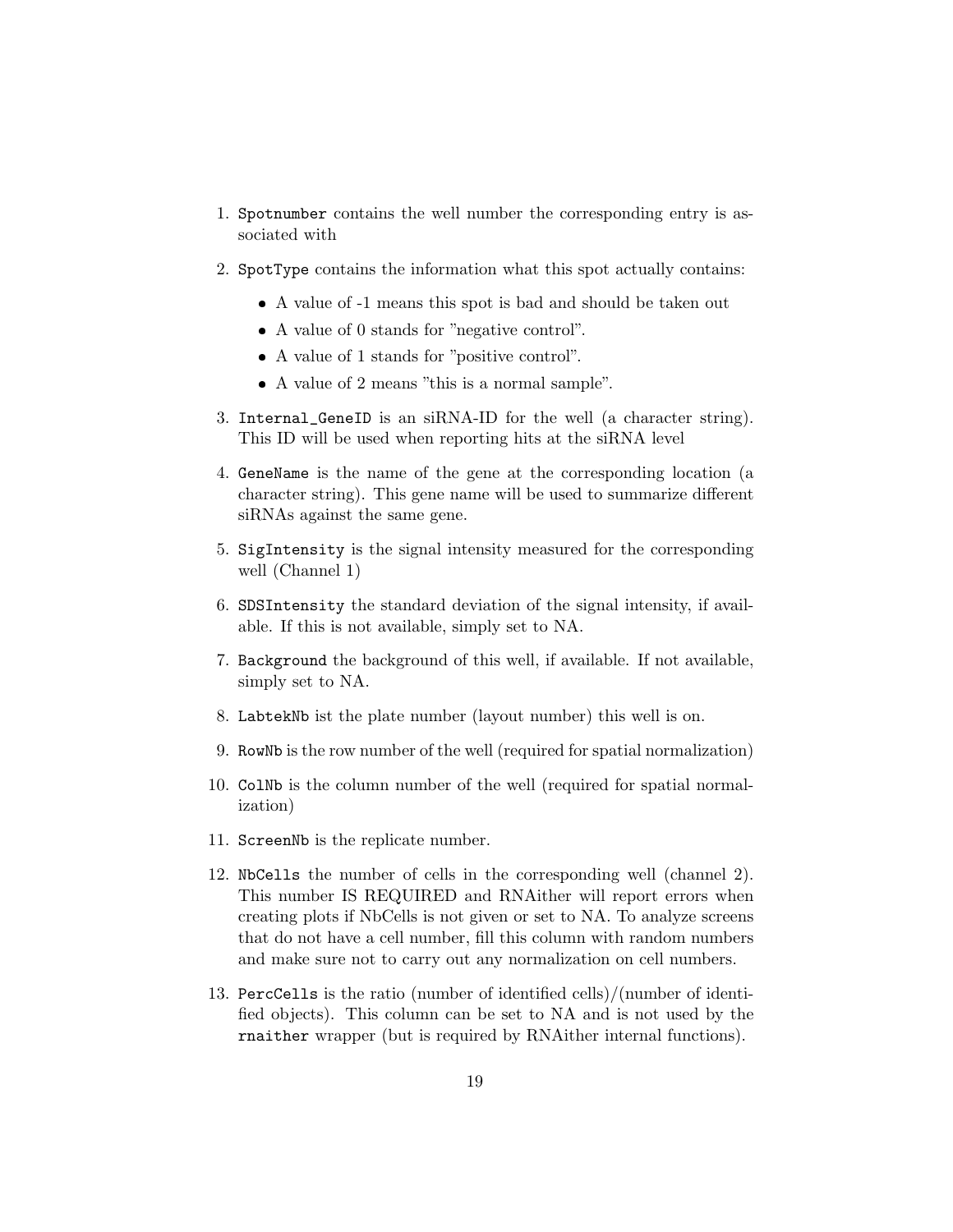The following code example creates a small sample dataset for the wrapper:

```
Spotnumber <- c(1,2,3,4,1,2,3,4)
SpotType \leq c(2,1,0,-1,2,1,0,2)Internal_GeneID <- c("siRNA_12345","siRNA_12346","siRNA_12347","siRNA_12348",
                     "siRNA_12345","siRNA_12346","siRNA_12347","siRNA_12348")
GeneName <- c("Gene1","PCtrl","NCtrl","Gene2","Gene1","PCtrl","NCtrl","Gene2")
SigIntensity <- c(354.6,12.6,380.2,364.6,345.5,16.6,450.2,333.6)
SDSIntensity <- rep(NA,8)
Background <- rep(NA,8)
LabtekNb \leq rep(1,8)RowNb \leq c(1,1,2,2,1,1,2,2)ColNb \leftarrow c(1,2,1,2,1,2,1,2)ScreenNb <- c(1,1,1,1,2,2,2,2)NbCells <- c(200,190,195,180,210,195,215,190)
PercCells <- rep(NA,8)
data <- data.frame(Spotnumber=Spotnumber,SpotType=SpotType,
                   Internal_GeneID=I(Internal_GeneID),GeneName=I(GeneName),
                   SigIntensity=SigIntensity,SDSIntensity=SDSIntensity,
                   Background=Background,LabtekNb=LabtekNb,RowNb=RowNb,
                   ColNb=ColNb,ScreenNb=ScreenNb,NbCells=NbCells,
                   PercCells=PercCells)
```
#### 9.2 How to specify the normalization steps to carry out

Normalization steps to be carried out are specified via parameters passed to the wrapper.

The following parameters can be specified:

- dataA data frame containing the experimental data to analyze. Each row is corresponding to one well, with the following columns:
	- Spotnumber The position of the well on the plate
	- Internal GeneID The ID of the siRNA
	- GeneName The gene name
	- $-$  SpotType Can be -1, 0, 1 or 2. Type -1 wells (e.g. emtpy wells, wells with poor quality) are not considered in subsequent analyses but are kept in the data set for the sake of completeness. Type 0 wells correspond to negative controls, type 1 wells to positive controls. Type 2 wells correspond to the standard data wells.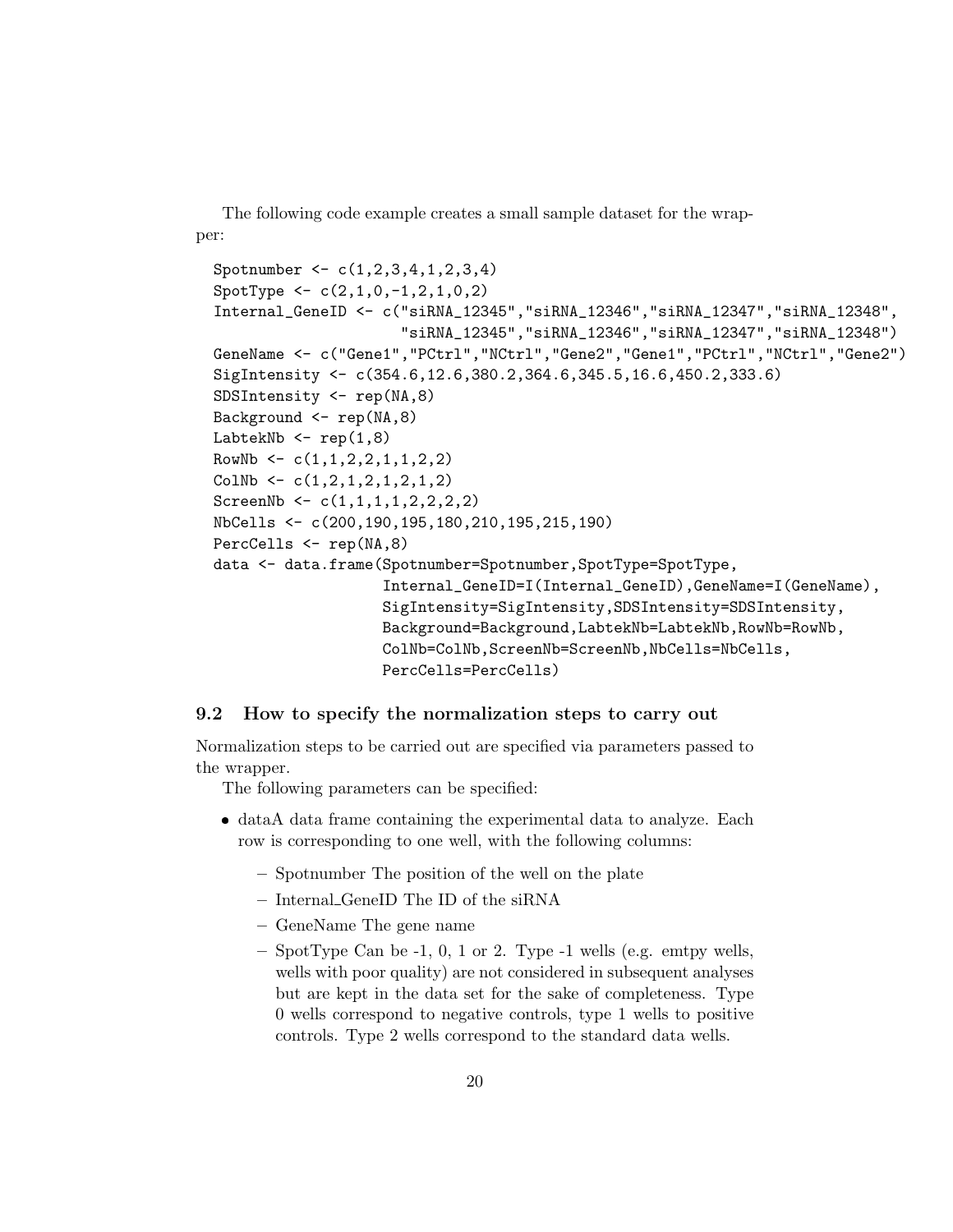- SigIntensity The signal intensity (channel 1)
- SDSIntensity The standard deviation of the signal intensity, if available
- Background The background per well, if available
- LabtekNb The plate number
- RowNb The row number
- ColNb The column number
- ScreenNb The screen number
- NbCells E.g. the number of cells identified in the well (channel 2)
- PercCells The ratio (number of identified cells)/(number of identified objects)
- expnameA character string, assigning a name to the experiment. This will be used as title in the html output generated by **rnaither**.
- excludeCellcountsa string constant, one of "none", "lowest", "both", "lowestperplate" or "bothperplate". The default is "none". This parameter can be used to exclude wells from the analysis that have very low or very high numbers of cells.
	- "none"No wells will be excluded based on the number of cells they contain.
	- "lowest", "lowestperplate"The wells with the lowest 5 percent of cellcounts will be excluded from further analysis. "lowest" will consider the entire screen at once, and exclude the wells that are overall the lowest 5 percent. "lowestperplate" will consider each plate separately, excluding on each plate the 5 percent of wells having the lowest cellcounts.
	- "both", "bothperplate"The wells with the lowest and highest 5 percent of cellcounts will be excluded from further analysis. Excluding wells with high cell counts may be useful for image based screens, if it is suspected that cells overlap in images, which might cause problems for image processing. "both" will consider the entire screen at once, and exclude the wells that are overall the lowest and highest 5 percent. "bothperplate" will consider each plate separately, excluding on each plate the 5 percent of wells having the lowest and highest cellcounts.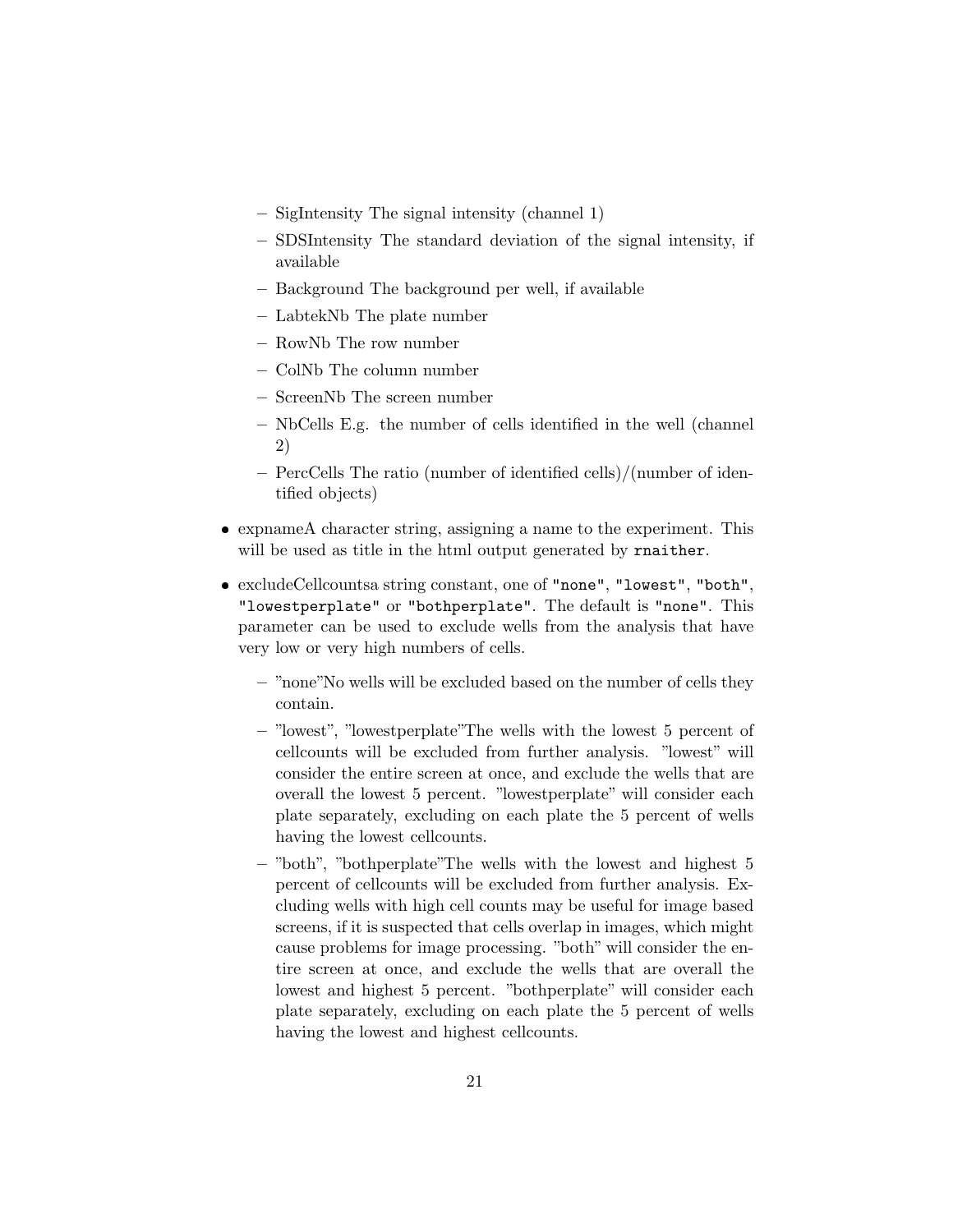- logtransformA logical variable, specifying whether or not the signal intensities should be log-transformed. Default is FALSE.
- normalizationA list of strings containing the normalization steps to carry out. The default are is c("lowess","bscore"). The following normalization procedures are available:
	- "lowess"To carry out lowess normalization. This corrects for effects of cell counts on the signal intensities.
	- "liwong"To carry out Li-Wong rank normalization of the signal intensities.
	- "varadjust"To divide each signal intensity value by the variance of the signal intensities on the respective plate.
	- "divnorm"To divide each signal intensity value by the median signal intensity of the respective plate.
	- "quantile"To carry out a quantile normalization on the signal intensities.
	- "bscore"To carry out a bscore normalization on the signal intensities (corrects for spatial effects on a plate.
	- "zscore"To carry out a zscore normalization (subtract median of plate, divide by median absolute deviation per plate).
	- "negcontrol"To normalize on the negative controls subtract median of negative controls, divide by MAD of negative controls, per plate.
	- "percontrol"To do a percentage of controls normalization Rescale signal intensities so that mean of negative controls is 100, mean of positive controls is 0.
	- "percneg"To do a percentage of negative controls normalization set mean of negative controls to 100, zero signal intensity remains at 0. Normalization routines will be executed in the order as they occur in the list.
- testSpecify what statistical test should be used to identify hits. One of
	- $-$  "ttest" to carry out a t-test if the mean score for a given siRNA / Gene is 0.
	- "wilcox"to carry out a Wilcoxon test if the mean score for a given siRNA / Gene is 0.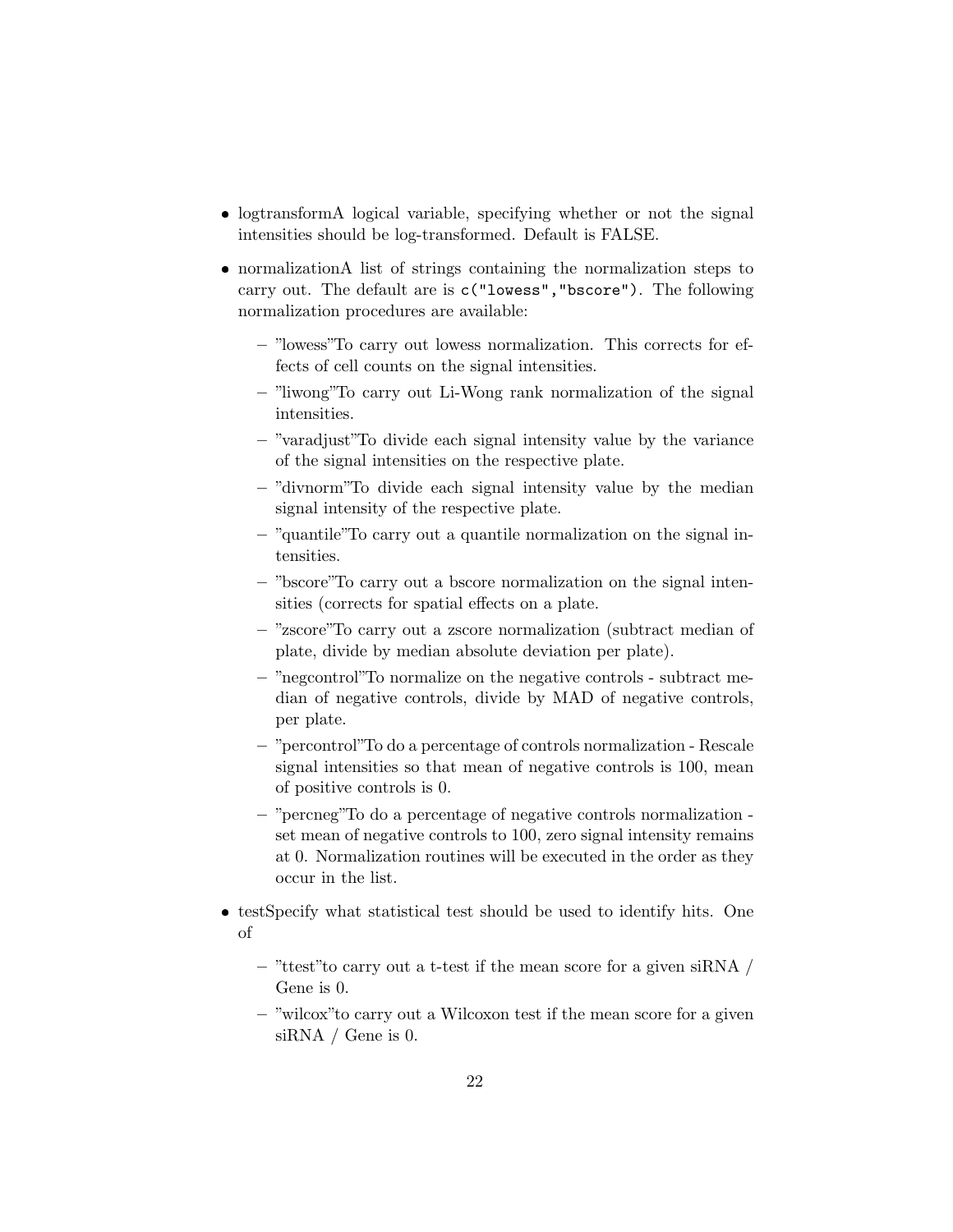– "none"to carry out no statistical test.

The default is "ttest".

- scorethreshThe threshold on the normalized score to be used to identify hits. The default is 2.0, hence siRNAs with score  $> +2$  or score  $< -2$ are considered hits.
- pvalthreshThe threshold on the p-value from the statistical test to be used to identify hits. The default is 0.05
- dogoA logical variable, specifies whether or not a Gene Ontology-based analysis should be carried out. This parameter is currently ignored, GO is presently not supported nby the **rnaither** wrapper.
- outdira string specifying the directory in which the results should be stored. Can be an absolute or relative path.
- layoutnamesA list of strings, that can be used to assign names to different layouts in the screen. The list should contain the same number of elements as there are different layouts in the screen. These names will be used as labels for the layouts in the html output. If this parameter is not specified, layouts will be numbered in the canonical way.

# 10 A sample application on a genome-wide RNAi screen

We chose a dataset of a genome-wide RNAi screen of cell viability in Drosophila cells (M. Boutros et al., Genome-wide RNAi analysis of growth and viability in Drosophila cells, Science, 303(5659):832-835, 2004.). Genes were knocked down and cell viability evaluated by measuring luciferase activity, which was used as a representative of ATP levels in the cells.

The screen consists of 2 times 57 plates (384 wells). Each plate contains one negative and one positive control. The dataset is available in the RNAither package and can be loaded with the commands:

data(headerDrosophila, package="RNAither") data(datasetDrosophila, package="RNAither")

We remark that the header is not required by the wrapper function.

This is a primary screen with a small number of controls per plate and a small number of replicates (two for most of the siRNAs). Given that the plates are rather large, the best adapted normalization is the z-score